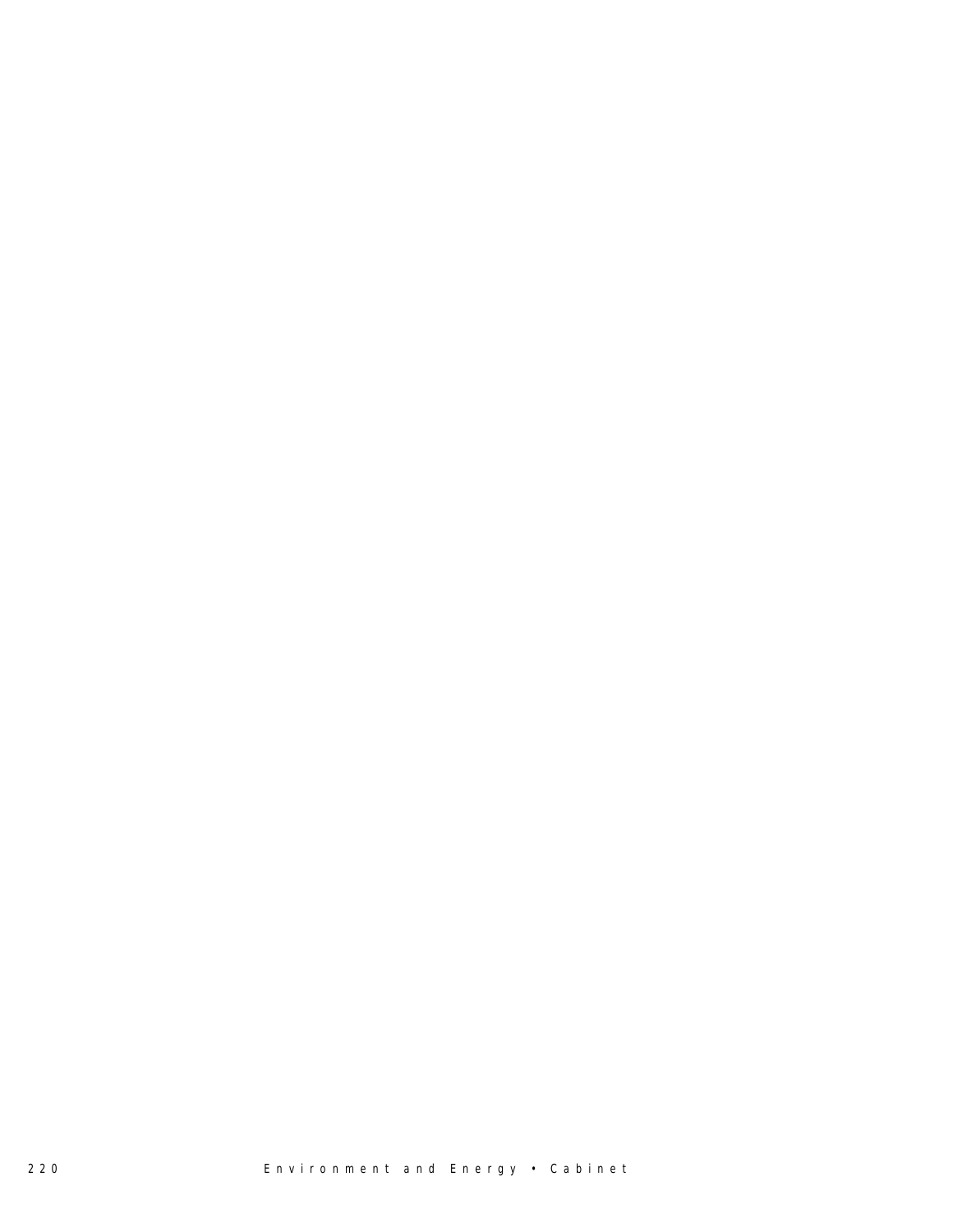## Environment and Energy

### *James W. Hunt, Chief of Environment and Energy*

### *Cabinet Mission*

The mission of the Environment and Energy Cabinet is to coordinate several City departments and programs to ensure the enhancement, sustenance, and protection of Boston's urban environment; including its system of parks, open spaces, and natural and historic resources.

| <b>Operating Budget</b>            | Program Name                                                       | Total Actual '09        | Total Actual '10        | Total Approp '11        | <b>Total Budget '12</b> |
|------------------------------------|--------------------------------------------------------------------|-------------------------|-------------------------|-------------------------|-------------------------|
|                                    | <b>Environment Department</b><br><b>Inspectional Services Dept</b> | 1,352,211<br>15,782,685 | 1.304.263<br>15,613,460 | 1,321,048<br>15,751,444 | 1,321,048<br>15,925,572 |
|                                    | <b>Total</b>                                                       | 17,134,896              | 16,917,723              | 17,072,492              | 17,246,620              |
| <b>Capital Budget Expenditures</b> |                                                                    | Actual '09              | Actual '10              | <b>Estimated '11</b>    | Projected '12           |
|                                    | <b>Environment Department</b>                                      | 61,515                  | 233,269                 | 200,000                 | 3,300,000               |
|                                    | <b>Total</b>                                                       | 61,515                  | 233,269                 | 200,000                 | 3,300,000               |
| <b>External Funds Expenditures</b> |                                                                    | <b>Total Actual '09</b> | Total Actual '10        | <b>Total Approp '11</b> | <b>Total Budget '12</b> |
|                                    | <b>Environment Department</b><br><b>Inspectional Services Dept</b> | 505.910<br>60,864       | 514,850<br>75,996       | 3.496.810<br>139.912    | 6.518.071<br>140,246    |
|                                    | Total                                                              | 566,774                 | 590,846                 | 3,636,722               | 6,658,317               |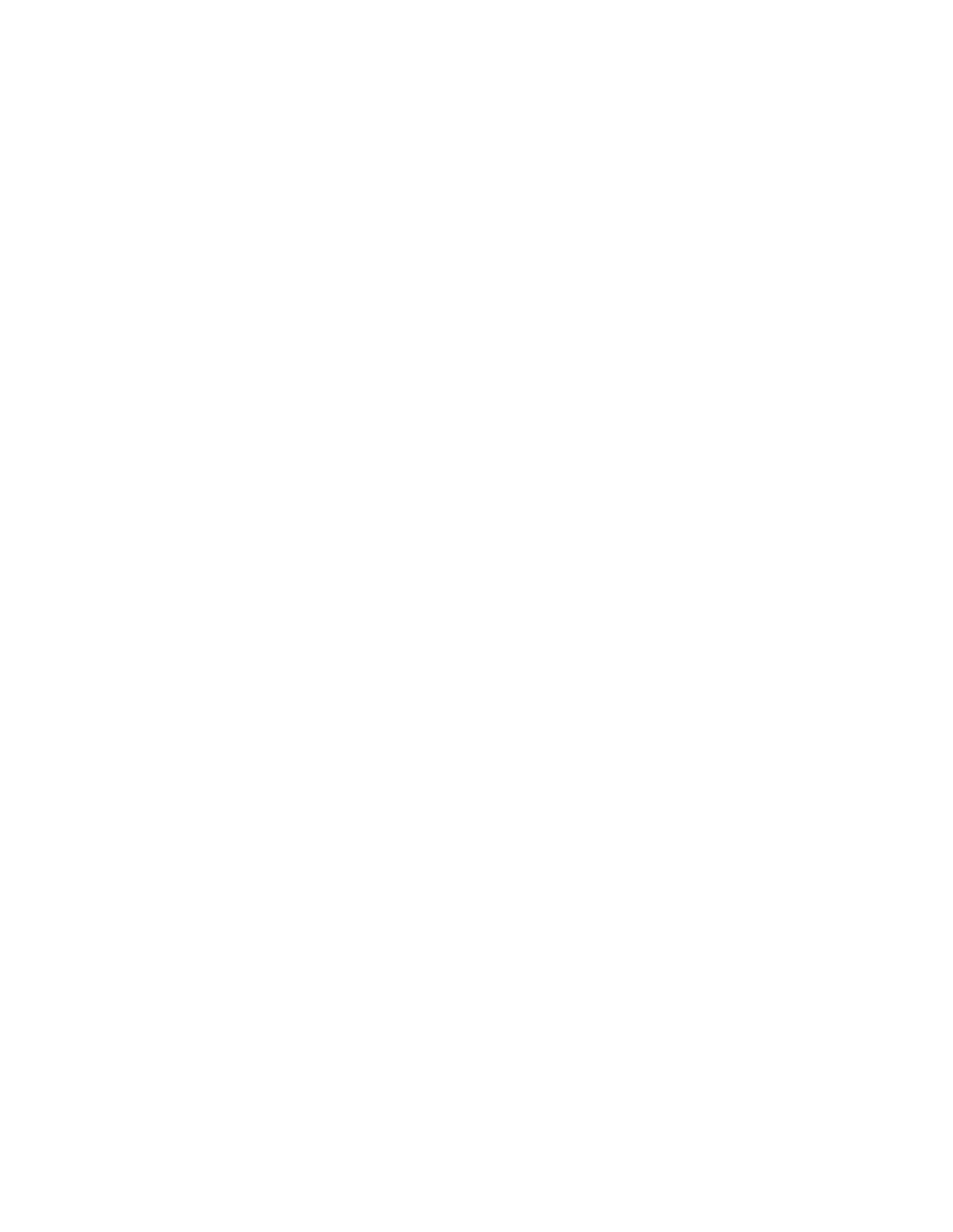## Environment Department Operating Budget

#### *Bryan Glascock, Commissioner Appropriation: 303*

### *Department Mission*

The mission of the Environment Department is to enhance the quality of life in Boston by protecting air, water, climate and land resources, and by preserving and improving the integrity of Boston's architectural and historic resources.

### *FY12 Performance Strategies*

- To promote conservation of the City's architectural resources through administration of local preservation district guidelines and through federal, state and local regulation and review.
- To protect the public from air and noise pollution by enforcing Air Pollution Control Commission and other regulations.
- To protect wetlands and water quality through administration of the Massachusetts Wetlands Protection Act.
- To provide public education and outreach on the City's architectural, environmental and archeological initiatives and regulatory programs.

| <b>Operating Budget</b>            | Program Name                           | <b>Total Actual '09</b> | Total Actual '10 | <b>Total Approp '11</b> | <b>Total Budget '12</b> |
|------------------------------------|----------------------------------------|-------------------------|------------------|-------------------------|-------------------------|
|                                    | Environment                            | 1,352,211               | 1,304,263        | 1,321,048               | 1,321,048               |
|                                    | <b>Total</b>                           | 1,352,211               | 1,304,263        | 1,321,048               | 1,321,048               |
| <b>External Funds Budget</b>       | <b>Fund Name</b>                       | <b>Total Actual '09</b> | Total Actual '10 | <b>Total Approp '11</b> | <b>Total Budget '12</b> |
|                                    | ARRA - Energy Efficiency & Con         | $\overline{0}$          | 26,024           | 2,459,727               | 4,020,449               |
|                                    | ARRA - Solar Market Transform          | $\Omega$                | $\left($         | 320,000                 | 1,023,021               |
|                                    | Boston Food Policy Council             | 0                       | $\Omega$         | 96.803                  | 137,817                 |
|                                    | <b>Boston Pollution Abatement Fund</b> | 228,299                 | 310,872          | 283,475                 | 195,220                 |
|                                    | <b>Green Communities Grant</b>         | ſ                       | $\left($         | U                       | 994,563                 |
|                                    | Ground Water Well System               | 0                       | $\Omega$         | 197,000                 |                         |
|                                    | Mass Tech Coll                         | 44,074                  | 5,922            | 0                       |                         |
|                                    | Municipal Waterway                     | 156,846                 | 105,884          | 114,805                 | 115,000                 |
|                                    | National Register Nomination           | 40,225                  | 20,132           | 25,000                  | 32,000                  |
|                                    | Solar America Initiative               | 36,466                  | 46,016           | 0                       | $\Omega$                |
|                                    | <b>Total</b>                           | 505,910                 | 514,850          | 3,496,810               | 6,518,070               |
| <b>Selected Service Indicators</b> |                                        | Actual '09              | Actual '10       | Approp '11              | <b>Budget '12</b>       |
|                                    | Personnel Services                     | 1,135,277               | 1,084,073        | 1,114,107               | 1,114,135               |
|                                    | Non Personnel                          | 216,934                 | 220,190          | 206,941                 | 206,913                 |
|                                    | <b>Total</b>                           | 1,352,211               | 1,304,263        | 1,321,048               | 1,321,048               |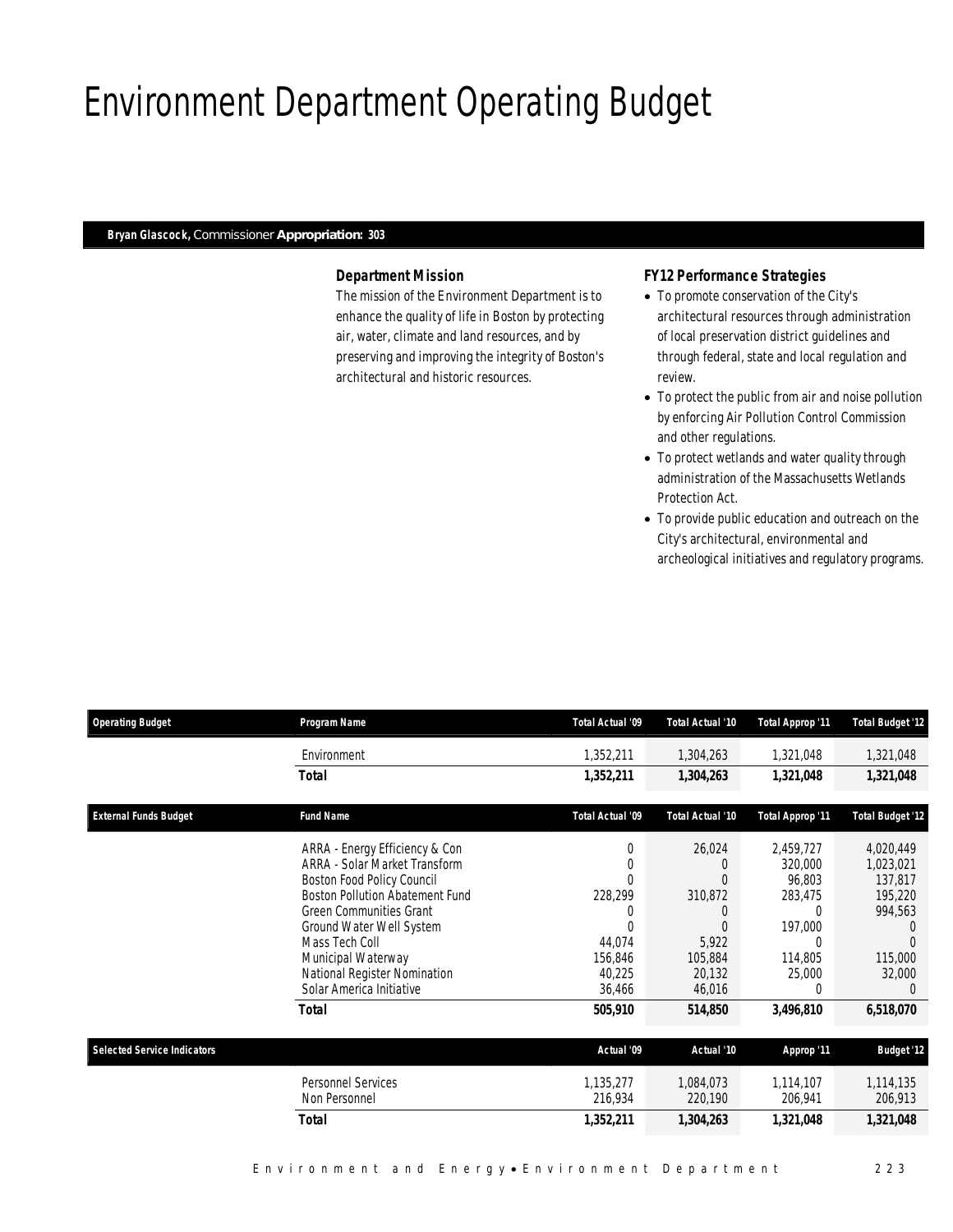## Environment Department Operating Budget



#### *Authorizing Statutes*

- Archaeology, M.G.L.A. c.9, §§ 26-27c; 1982 Mass. Acts ch. 152.
- Environmental, CBC Ord. § 5-2.1; CBC Ord. § 7- 1.1; M.G.L.A. c. 131, § 40.
- Administration, 1982 Mass. Acts ch. 624, §§ 1-10.
- Preservation, 36 CFR 60; M.G.L.A. c. 40C; CBC Ord. § 7-3.1; 1955 Mass. Acts ch. 616, as amended; 1966 Mass. Acts ch. 625, as amended; 1975 Mass. Acts ch. 772.
- Generally, CBC St. 5 §§ 3-5, 9, 100, 102, 104, 113; CBC St. 2 § 752; CBC St. 11 §174; CBC St. 14 § 170; CBC Ord. § 5-2.1; M.G.L.A. c. 41, §§ 82-84.

#### *Description of Services*

The Environment Department reviews permit applications and development proposals, coordinates City policy on environmental issues and sustainability, conducts surveys of built and natural resources, provides public information and referrals on environmental and historic preservation issues, and develops City programs such as the preservation guidebook for homeowners. The department also provides support for the operations of the Groundwater Trust and the Boston Waterways Board.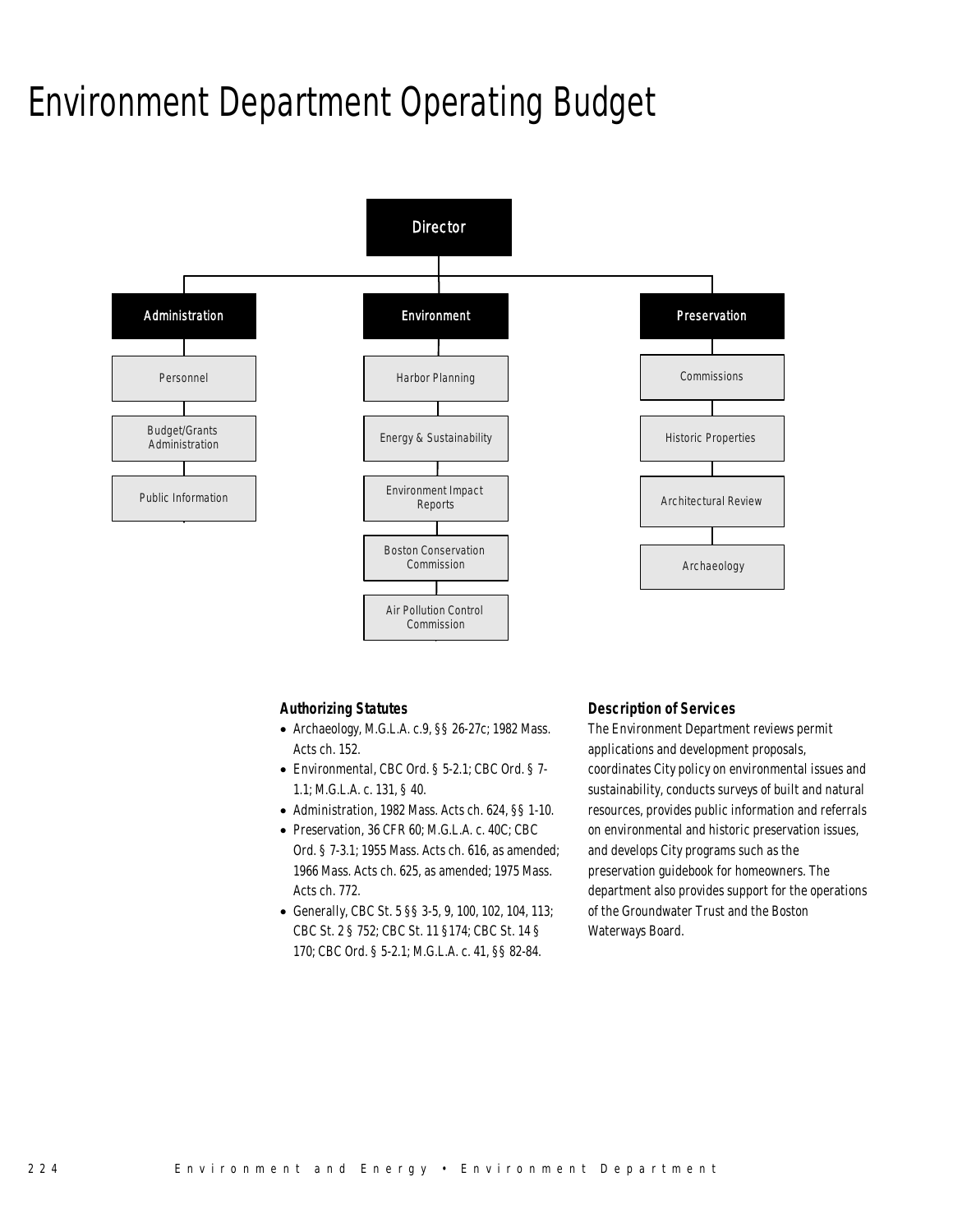# Department History

| <b>Personnel Services</b>       |                                                                                                                                                                                                                                                                                                      | FY09 Expenditure                                                                                                             | FY10 Expenditure                                                                           | FY11 Appropriation                                                                                                     | FY12 Adopted                                                                                                              | Inc/Dec 11 vs 12                                                                                        |
|---------------------------------|------------------------------------------------------------------------------------------------------------------------------------------------------------------------------------------------------------------------------------------------------------------------------------------------------|------------------------------------------------------------------------------------------------------------------------------|--------------------------------------------------------------------------------------------|------------------------------------------------------------------------------------------------------------------------|---------------------------------------------------------------------------------------------------------------------------|---------------------------------------------------------------------------------------------------------|
|                                 | 51000 Permanent Employees<br>51100 Emergency Employees<br>51200 Overtime<br>51600 Unemployment Compensation<br>51700 Workers' Compensation                                                                                                                                                           | 1,135,277<br>0<br>$\boldsymbol{0}$<br>$\overline{0}$<br>$\mathbf{0}$                                                         | 1,074,459<br>0<br>0<br>9,614<br>$\mathbf{0}$                                               | 1,114,107<br>0<br>$\mathbf 0$<br>0<br>0                                                                                | 1,114,135<br>$\mathbf 0$<br>$\mathbf 0$<br>$\mathbf{0}$<br>$\Omega$                                                       | 28<br>$\mathbf 0$<br>$\mathbf 0$<br>$\mathbf 0$<br>$\theta$                                             |
|                                 | <b>Total Personnel Services</b>                                                                                                                                                                                                                                                                      | 1,135,277                                                                                                                    | 1,084,073                                                                                  | 1,114,107                                                                                                              | 1,114,135                                                                                                                 | 28                                                                                                      |
| <b>Contractual Services</b>     |                                                                                                                                                                                                                                                                                                      | FY09 Expenditure                                                                                                             | FY10 Expenditure                                                                           | FY11 Appropriation                                                                                                     | FY12 Adopted                                                                                                              | Inc/Dec 11 vs 12                                                                                        |
|                                 | 52100 Communications<br>52200 Utilities<br>52400 Snow Removal<br>52500 Garbage/Waste Removal<br>52600 Repairs Buildings & Structures<br>52700 Repairs & Service of Equipment<br>52800 Transportation of Persons<br>52900 Contracted Services<br><b>Total Contractual Services</b>                    | 11,836<br>$\theta$<br>$\overline{0}$<br>0<br>$\mathbf 0$<br>331<br>56<br>184,140<br>196,363                                  | 12,586<br>0<br>$\Omega$<br>$\mathbf{0}$<br>0<br>900<br>0<br>190,367<br>203,853             | 11,582<br>$\mathbf 0$<br>0<br>0<br>0<br>1,000<br>$\bf 0$<br>182,119<br>194,701                                         | 14,094<br>$\mathbf 0$<br>$\overline{0}$<br>$\mathbf{0}$<br>$\mathbf{0}$<br>1,000<br>100<br>179,619<br>194,813             | 2,512<br>0<br>$\overline{0}$<br>$\overline{0}$<br>$\mathbf 0$<br>$\mathbf{0}$<br>100<br>$-2,500$<br>112 |
| <b>Supplies &amp; Materials</b> |                                                                                                                                                                                                                                                                                                      | FY09 Expenditure                                                                                                             | FY10 Expenditure                                                                           | FY11 Appropriation                                                                                                     | FY12 Adopted                                                                                                              | Inc/Dec 11 vs 12                                                                                        |
|                                 | 53000 Auto Energy Supplies<br>53200 Food Supplies<br>53400 Custodial Supplies<br>53500 Med, Dental, & Hosp Supply<br>53600 Office Supplies and Materials<br>53700 Clothing Allowance<br>53800 Educational Supplies & Mat<br>53900 Misc Supplies & Materials<br><b>Total Supplies &amp; Materials</b> | $\boldsymbol{0}$<br>$\boldsymbol{0}$<br>0<br>$\boldsymbol{0}$<br>9,262<br>$\mathbf 0$<br>$\boldsymbol{0}$<br>5,559<br>14,821 | $\boldsymbol{0}$<br>0<br>$\mathbf{0}$<br>0<br>9,072<br>0<br>$\overline{0}$<br>247<br>9,319 | $\boldsymbol{0}$<br>$\boldsymbol{0}$<br>0<br>$\mathbf 0$<br>10,000<br>$\mathbf 0$<br>$\overline{0}$<br>1,000<br>11,000 | $\boldsymbol{0}$<br>$\mathbf 0$<br>$\mathbf{0}$<br>$\mathbf 0$<br>9,400<br>$\mathbf 0$<br>$\mathbf{0}$<br>1,500<br>10,900 | 0<br>$\mathbf 0$<br>$\overline{0}$<br>$\overline{0}$<br>$-600$<br>$\theta$<br>$\theta$<br>500<br>$-100$ |
| <b>Current Chgs &amp; Oblig</b> |                                                                                                                                                                                                                                                                                                      | FY09 Expenditure                                                                                                             | FY10 Expenditure                                                                           | FY11 Appropriation                                                                                                     | FY12 Adopted                                                                                                              | Inc/Dec 11 vs 12                                                                                        |
|                                 | 54300 Workers' Comp Medical<br>54400 Legal Liabilities<br>54500 Aid To Veterans<br>54600 Current Charges H&I<br>54700 Indemnification<br>54900 Other Current Charges<br>Total Current Chgs & Oblig                                                                                                   | $\boldsymbol{0}$<br>$\boldsymbol{0}$<br>0<br>0<br>$\mathbf{0}$<br>636<br>636                                                 | $\boldsymbol{0}$<br>0<br>$\mathbf{0}$<br>$\overline{0}$<br>$\overline{0}$<br>832<br>832    | $\boldsymbol{0}$<br>$\mathbf 0$<br>0<br>$\mathbf 0$<br>$\overline{0}$<br>1,240<br>1,240                                | $\boldsymbol{0}$<br>$\mathbf 0$<br>$\mathbf{0}$<br>$\mathbf 0$<br>$\mathbf{0}$<br>1,200<br>1,200                          | 0<br>$\mathbf 0$<br>$\overline{0}$<br>$\mathbf 0$<br>$\mathbf 0$<br>$-40$<br>$-40$                      |
| Equipment                       |                                                                                                                                                                                                                                                                                                      | FY09 Expenditure                                                                                                             | FY10 Expenditure                                                                           | FY11 Appropriation                                                                                                     | FY12 Adopted                                                                                                              | Inc/Dec 11 vs 12                                                                                        |
|                                 | 55000 Automotive Equipment<br>55400 Lease/Purchase<br>55600 Office Furniture & Equipment<br>55900 Misc Equipment<br><b>Total Equipment</b>                                                                                                                                                           | $\boldsymbol{0}$<br>3,739<br>$\boldsymbol{0}$<br>1,375<br>5,114                                                              | 0<br>1,870<br>0<br>4,316<br>6,186                                                          | $\mathbf 0$<br>$\overline{0}$<br>$\boldsymbol{0}$<br>0<br>0                                                            | $\mathbf 0$<br>$\mathbf 0$<br>$\boldsymbol{0}$<br>$\mathbf 0$<br>0                                                        | 0<br>$\overline{0}$<br>$\mathbf 0$<br>0<br>0                                                            |
| <b>Other</b>                    |                                                                                                                                                                                                                                                                                                      | FY09 Expenditure                                                                                                             | FY10 Expenditure                                                                           | FY11 Appropriation                                                                                                     | FY12 Adopted                                                                                                              | Inc/Dec 11 vs 12                                                                                        |
|                                 | 56200 Special Appropriation<br>57200 Structures & Improvements<br>58000 Land & Non-Structure<br><b>Total Other</b>                                                                                                                                                                                   | $\boldsymbol{0}$<br>$\boldsymbol{0}$<br>$\boldsymbol{0}$<br>$\pmb{0}$                                                        | 0<br>0<br>0<br>0                                                                           | 0<br>$\mathbf 0$<br>0<br>0                                                                                             | 0<br>$\mathbf 0$<br>$\mathbf{0}$<br>0                                                                                     | 0<br>0<br>0<br>0                                                                                        |
|                                 | <b>Grand Total</b>                                                                                                                                                                                                                                                                                   | 1,352,211                                                                                                                    | 1,304,263                                                                                  | 1,321,048                                                                                                              | 1,321,048                                                                                                                 | $\overline{0}$                                                                                          |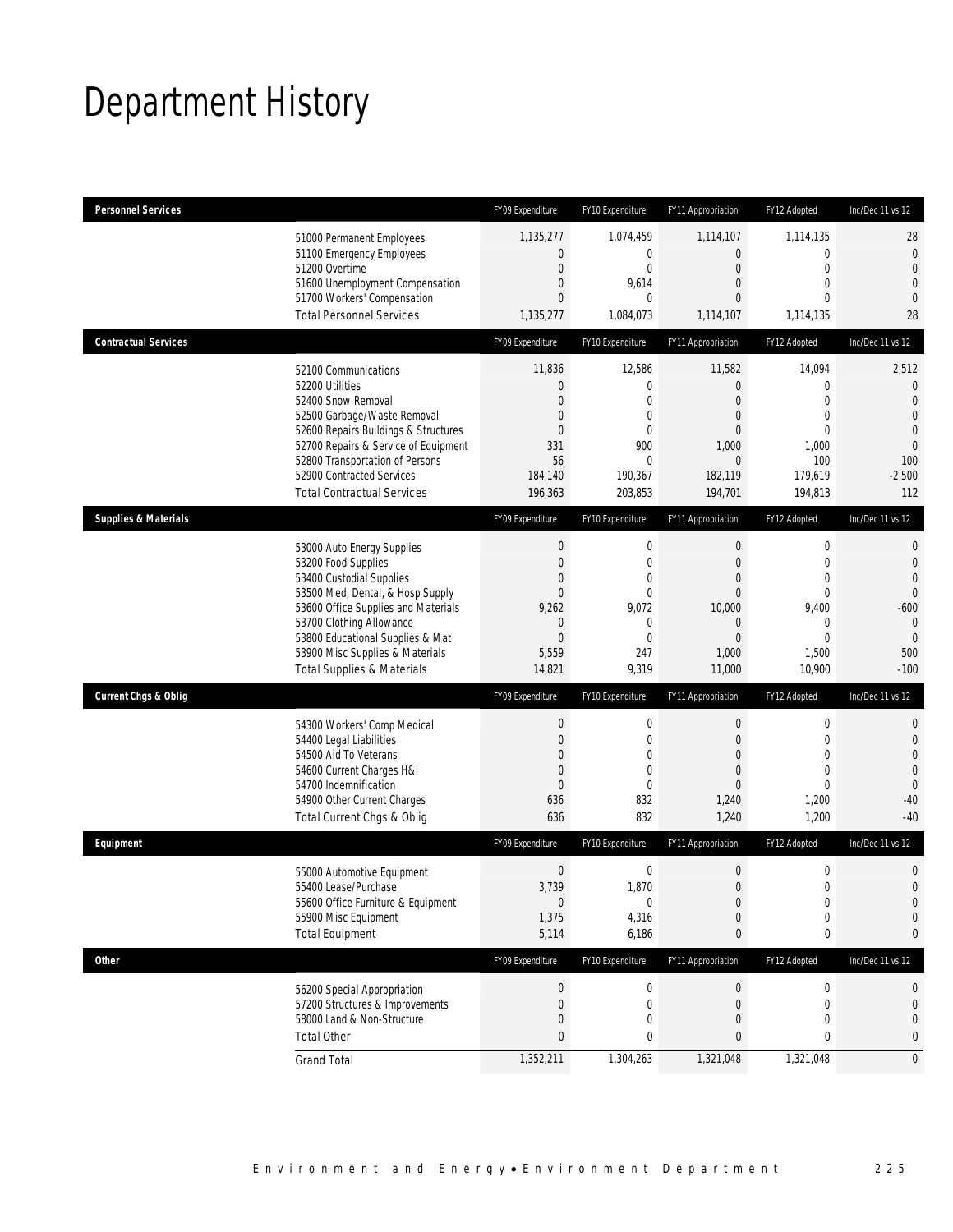# Department Personnel

| Title                         | Union<br>Code   | Grade     | Position | FY12 Salary | Title                        | Union<br>Code   | Grade | Position | FY12 Salary  |
|-------------------------------|-----------------|-----------|----------|-------------|------------------------------|-----------------|-------|----------|--------------|
| Commissioner                  | CDH             | <b>NG</b> | 1.00     | 89,462      | <b>Environmental Asst</b>    | <b>MYO</b>      | 06    | 2.00     | 116,017      |
| Chief of Environment & Energy | CDH             | <b>NG</b> | 1.00     | 123,394     | Admin Assistant              | <b>MYO</b>      | 06    | 1.00     | 58,008       |
| Receptionist/Secretary        | <b>MYG</b>      | 14        | 1.00     | 36,732      | Exec Sec                     | <b>MYO</b>      | 06    | 1.00     | 58,008       |
| Dep Administrator             | MY <sub>0</sub> | 10        | 1.00     | 80,812      | <b>Preservation Planner</b>  | MY <sub>0</sub> | 06    | 3.00     | 148,432      |
| <b>Exec Assistant</b>         | MY0             | 09        | 1.00     | 75,194      | Archaeologist                | <b>MYO</b>      | 06    | 1.00     | 41,665       |
| Architect                     | MY <sub>0</sub> | 09        | 1.00     | 67,444      | <b>Asst Survey Director</b>  | MY <sub>0</sub> | 06    | 1.00     | 47,859       |
| Sr Planner                    | MY <sub>0</sub> | 09        | 1.00     | 75,194      | Admin Asst                   | <b>MYO</b>      | 05    | 1.00     | 39,139       |
|                               |                 |           |          |             | Grants Admin/Finance Spec    | MY <sub>0</sub> | 05    | 1.00     | 37,575       |
|                               |                 |           |          |             | <b>Total</b>                 |                 |       | 18       | 1,094,937    |
|                               |                 |           |          |             | <b>Adjustments</b>           |                 |       |          |              |
|                               |                 |           |          |             | <b>Differential Payments</b> |                 |       |          | $\mathbf{0}$ |
|                               |                 |           |          |             | Other                        |                 |       |          | 21,500       |
|                               |                 |           |          |             | Chargebacks                  |                 |       |          | 0            |
|                               |                 |           |          |             | <b>Salary Savings</b>        |                 |       |          | $-2,302$     |
|                               |                 |           |          |             | <b>FY12 Total Request</b>    |                 |       |          | 1,114,135    |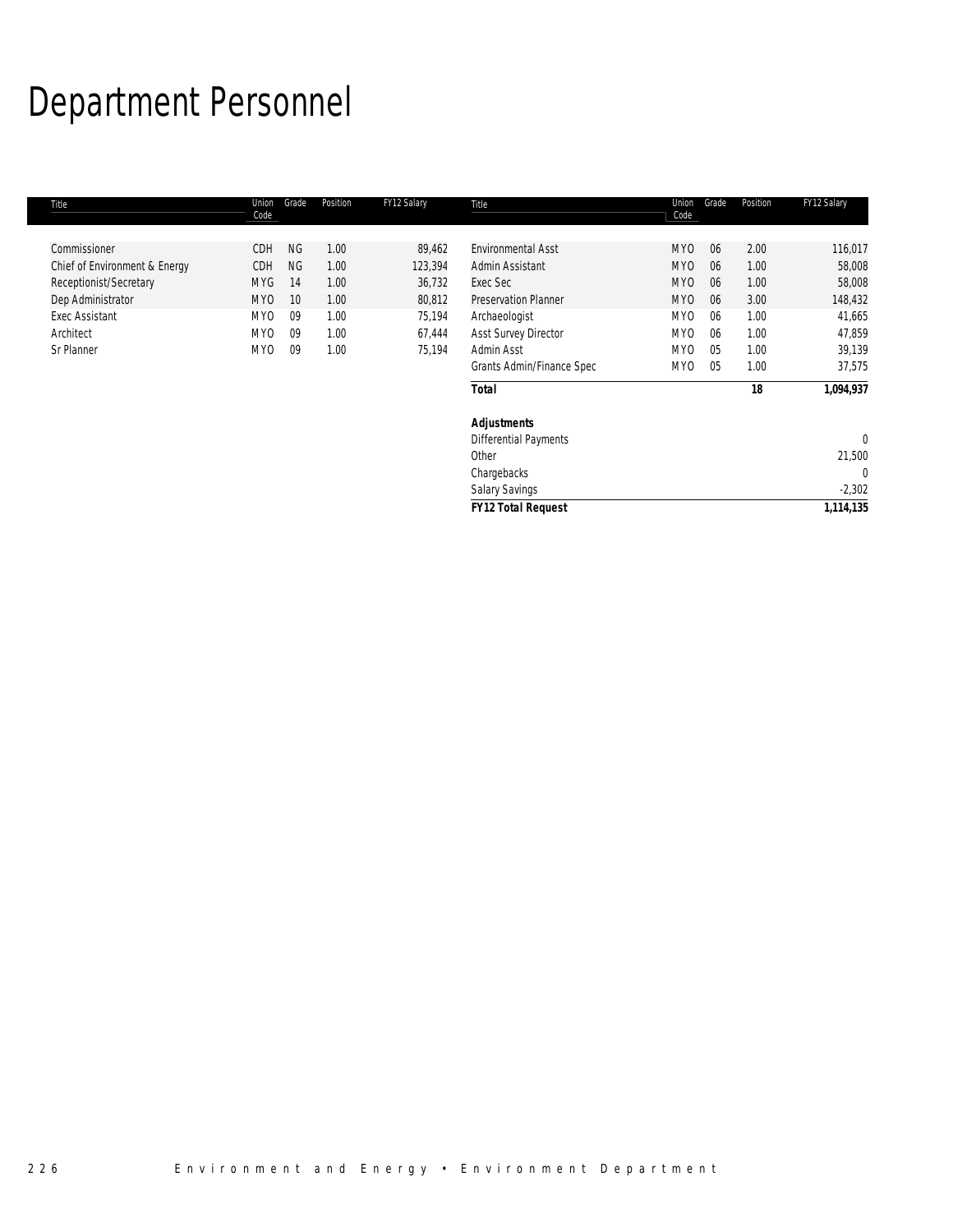## External Funds History

| <b>Personnel Services</b>       |                                                                                                                                                                                                                                                                                   | FY09 Expenditure                                                                                                   | FY10 Expenditure                                                                              | FY11 Appropriation                                                                                                   | FY12 Adopted                                                                                                                      | Inc/Dec 11 vs 12                                                                                                                |
|---------------------------------|-----------------------------------------------------------------------------------------------------------------------------------------------------------------------------------------------------------------------------------------------------------------------------------|--------------------------------------------------------------------------------------------------------------------|-----------------------------------------------------------------------------------------------|----------------------------------------------------------------------------------------------------------------------|-----------------------------------------------------------------------------------------------------------------------------------|---------------------------------------------------------------------------------------------------------------------------------|
|                                 | 51000 Permanent Employees<br>51100 Emergency Employees<br>51200 Overtime<br>51300 Part Time Employees<br>51400 Health Insurance<br>51500 Pension & Annunity<br>51600 Unemployment Compensation<br>51700 Workers' Compensation<br>51800 Indirect Costs<br>51900 Medicare           | 44,980<br>0<br>$\mathbf 0$<br>0<br>$\overline{0}$<br>3,953<br>$\overline{0}$<br>$\mathbf 0$<br>0<br>$\overline{0}$ | 134,216<br>$\overline{0}$<br>5,336<br>0<br>0<br>12,010<br>0<br>$\mathbf 0$<br>0<br>297        | 238,077<br>$\mathbf 0$<br>$\mathbf 0$<br>$\mathbf{0}$<br>28,418<br>20,589<br>0<br>$\boldsymbol{0}$<br>4,223<br>3,198 | 450,173<br>0<br>$\mathbf 0$<br>$\mathbf{0}$<br>46,027<br>36,914<br>0<br>$\mathbf{0}$<br>86,529<br>5,947                           | 212,096<br>$\mathbf{0}$<br>$\mathbf{0}$<br>$\overline{0}$<br>17,609<br>16,325<br>$\mathbf{0}$<br>$\Omega$<br>82,306<br>2,750    |
|                                 | <b>Total Personnel Services</b>                                                                                                                                                                                                                                                   | 48,933                                                                                                             | 151,859                                                                                       | 294,505                                                                                                              | 625,591                                                                                                                           | 331,085                                                                                                                         |
| <b>Contractual Services</b>     |                                                                                                                                                                                                                                                                                   | FY09 Expenditure                                                                                                   | FY10 Expenditure                                                                              | FY11 Appropriation                                                                                                   | FY12 Adopted                                                                                                                      | Inc/Dec 11 vs 12                                                                                                                |
|                                 | 52100 Communications<br>52200 Utilities<br>52400 Snow Removal<br>52500 Garbage/Waste Removal<br>52600 Repairs Buildings & Structures<br>52700 Repairs & Service of Equipment<br>52800 Transportation of Persons<br>52900 Contracted Services<br><b>Total Contractual Services</b> | $\boldsymbol{0}$<br>$\boldsymbol{0}$<br>0<br>0<br>0<br>19,363<br>$\theta$<br>437,614<br>456,977                    | 0<br>$\mathbf 0$<br>0<br>$\overline{0}$<br>$\overline{0}$<br>0<br>1,091<br>361,496<br>362,587 | $\boldsymbol{0}$<br>$\boldsymbol{0}$<br>0<br>$\overline{0}$<br>0<br>$\theta$<br>20.000<br>3,182,305<br>3,202,305     | $\boldsymbol{0}$<br>$\mathbf 0$<br>$\mathbf{0}$<br>$\overline{0}$<br>$\mathbf{0}$<br>$\Omega$<br>24,500<br>5,376,180<br>5,400,680 | $\mathbf{0}$<br>$\mathbf{0}$<br>$\overline{0}$<br>$\overline{0}$<br>$\mathbf{0}$<br>$\Omega$<br>4,500<br>2,193,875<br>2,198,375 |
| <b>Supplies &amp; Materials</b> |                                                                                                                                                                                                                                                                                   | FY09 Expenditure                                                                                                   | FY10 Expenditure                                                                              | FY11 Appropriation                                                                                                   | FY12 Adopted                                                                                                                      | Inc/Dec 11 vs 12                                                                                                                |
|                                 | 53000 Auto Energy Supplies<br>53200 Food Supplies<br>53400 Custodial Supplies<br>53500 Med, Dental, & Hosp Supply<br>53600 Office Supplies and Materials<br>53700 Clothing Allowance<br>53900 Misc Supplies & Materials<br><b>Total Supplies &amp; Materials</b>                  | $\theta$<br>$\boldsymbol{0}$<br>0<br>0<br>0<br>0<br>0<br>$\bf{0}$                                                  | $\mathbf 0$<br>404<br>0<br>0<br>0<br>0<br>0<br>404                                            | $\bf{0}$<br>$\boldsymbol{0}$<br>0<br>0<br>$\overline{0}$<br>0<br>0<br>0                                              | $\boldsymbol{0}$<br>$\mathbf 0$<br>$\mathbf{0}$<br>$\overline{0}$<br>$\mathbf{0}$<br>$\mathbf{0}$<br>10,000<br>10,000             | $\mathbf{0}$<br>$\mathbf{0}$<br>$\overline{0}$<br>$\overline{0}$<br>$\overline{0}$<br>$\Omega$<br>10,000<br>10,000              |
| <b>Current Chgs &amp; Oblig</b> |                                                                                                                                                                                                                                                                                   | FY09 Expenditure                                                                                                   | FY10 Expenditure                                                                              | FY11 Appropriation                                                                                                   | FY12 Adopted                                                                                                                      | Inc/Dec 11 vs 12                                                                                                                |
|                                 | 54300 Workers' Comp Medical<br>54400 Legal Liabilities<br>54600 Current Charges H&I<br>54700 Indemnification<br>54900 Other Current Charges<br>Total Current Chgs & Oblig                                                                                                         | $\boldsymbol{0}$<br>0<br>0<br>0<br>0<br>0                                                                          | 0<br>0<br>$\mathbf 0$<br>0<br>0<br>0                                                          | $\boldsymbol{0}$<br>0<br>$\overline{0}$<br>0<br>0<br>0                                                               | $\mathbf 0$<br>$\mathbf 0$<br>$\mathbf{0}$<br>$\mathbf{0}$<br>10,000<br>10,000                                                    | 0<br>$\mathbf{0}$<br>$\overline{0}$<br>$\overline{0}$<br>10,000<br>10,000                                                       |
| Eauipment                       |                                                                                                                                                                                                                                                                                   | FY09 Expenditure                                                                                                   | FY10 Expenditure                                                                              | <b>FY11 Appropriation</b>                                                                                            | FY12 Adopted                                                                                                                      | Inc/Dec 11 vs 12                                                                                                                |
|                                 | 55000 Automotive Equipment<br>55400 Lease/Purchase<br>55600 Office Furniture & Equipment<br>55900 Misc Equipment<br><b>Total Equipment</b>                                                                                                                                        | $\boldsymbol{0}$<br>$\mathbf 0$<br>0<br>0<br>0                                                                     | $\mathbf 0$<br>0<br>0<br>$\mathbf 0$<br>0                                                     | $\mathbf 0$<br>$\mathbf 0$<br>0<br>0<br>0                                                                            | $\mathbf 0$<br>$\mathbf 0$<br>$\mathbf{0}$<br>21,800<br>21,800                                                                    | 0<br>$\mathbf{0}$<br>$\overline{0}$<br>21,800<br>21,800                                                                         |
| <b>Other</b>                    |                                                                                                                                                                                                                                                                                   | FY09 Expenditure                                                                                                   | FY10 Expenditure                                                                              | FY11 Appropriation                                                                                                   | FY12 Adopted                                                                                                                      | Inc/Dec 11 vs 12                                                                                                                |
|                                 | 56200 Special Appropriation<br>57200 Structures & Improvements<br>58000 Land & Non-Structure<br><b>Total Other</b><br><b>Grand Total</b>                                                                                                                                          | $\boldsymbol{0}$<br>$\boldsymbol{0}$<br>0<br>0<br>505,910                                                          | $\boldsymbol{0}$<br>$\boldsymbol{0}$<br>$\mathbf 0$<br>0<br>514,850                           | $\boldsymbol{0}$<br>$\mathbf 0$<br>$\boldsymbol{0}$<br>0<br>3,496,810                                                | $\pmb{0}$<br>450,000<br>0<br>450,000<br>6,518,071                                                                                 | 0<br>450,000<br>$\Omega$<br>450,000<br>3,021,260                                                                                |
|                                 |                                                                                                                                                                                                                                                                                   |                                                                                                                    |                                                                                               |                                                                                                                      |                                                                                                                                   |                                                                                                                                 |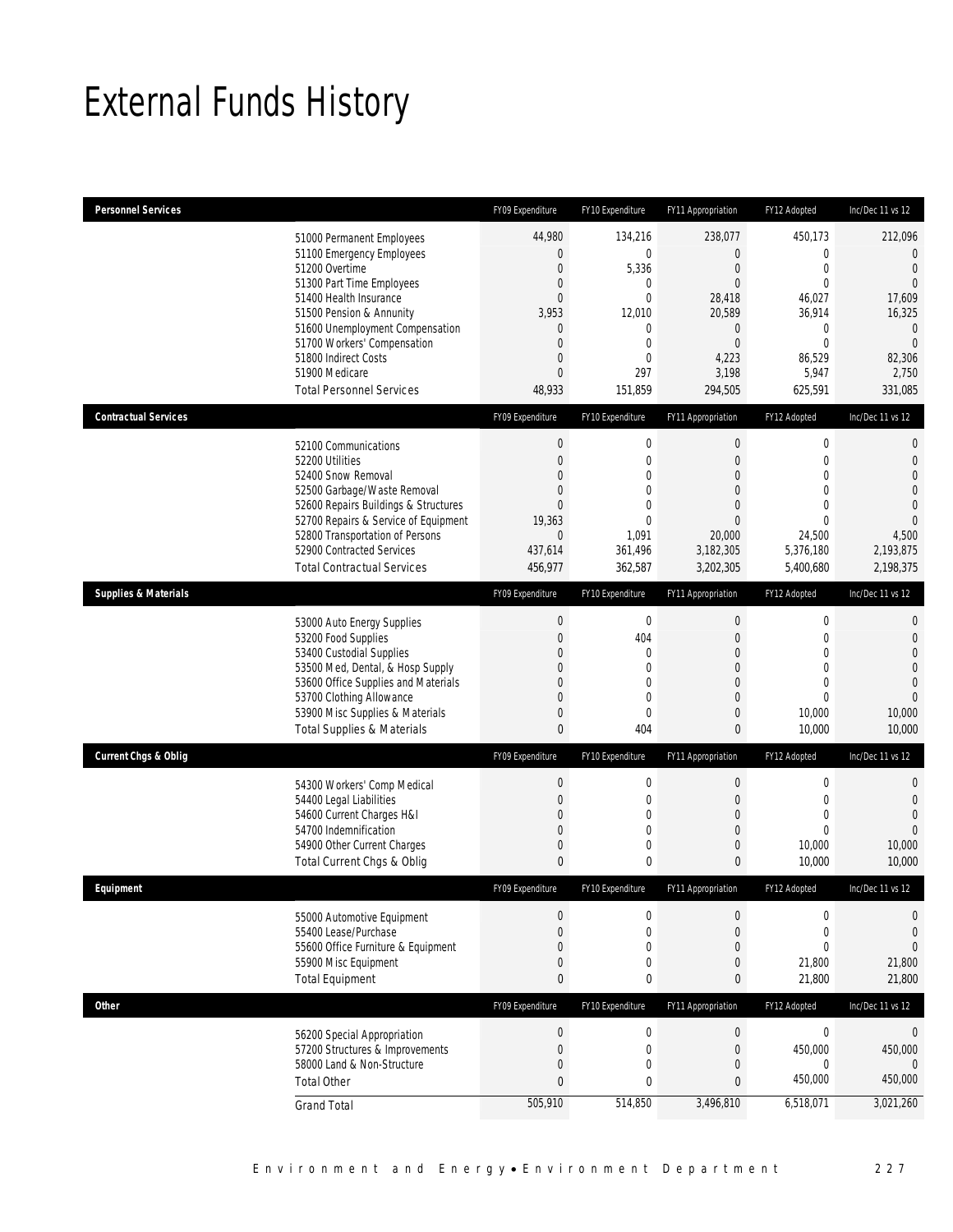## External Funds Personnel

| Title              | Union<br>Code   | Grade     | Position | FY12 Salary | Title                            | Union<br>Code   | Grade | Position | FY12 Salary    |
|--------------------|-----------------|-----------|----------|-------------|----------------------------------|-----------------|-------|----------|----------------|
|                    |                 |           |          |             |                                  |                 |       |          |                |
| Spec Asst          | <b>MYN</b>      | <b>NG</b> | 3.00     | 235,430     | <b>Environmental Asst</b>        | MY <sub>0</sub> | 06    | 1.00     | 51,060         |
| <b>Exec Direct</b> | MY <sub>0</sub> | 09        | 1.00     | 71,613      | <b>Grants Admin/Finance Spec</b> | <b>MYO</b>      | 05    | 1.00     | 52,071         |
|                    |                 |           |          |             | <b>Total</b>                     |                 |       | 6        | 410,173        |
|                    |                 |           |          |             | <b>Adjustments</b>               |                 |       |          |                |
|                    |                 |           |          |             | <b>Differential Payments</b>     |                 |       |          | $\mathbf{0}$   |
|                    |                 |           |          |             | Other                            |                 |       |          | 40,000         |
|                    |                 |           |          |             | Chargebacks                      |                 |       |          | $\mathbf{0}$   |
|                    |                 |           |          |             | Salary Savings                   |                 |       |          | $\overline{0}$ |
|                    |                 |           |          |             | <b>FY12 Total Request</b>        |                 |       |          | 450,173        |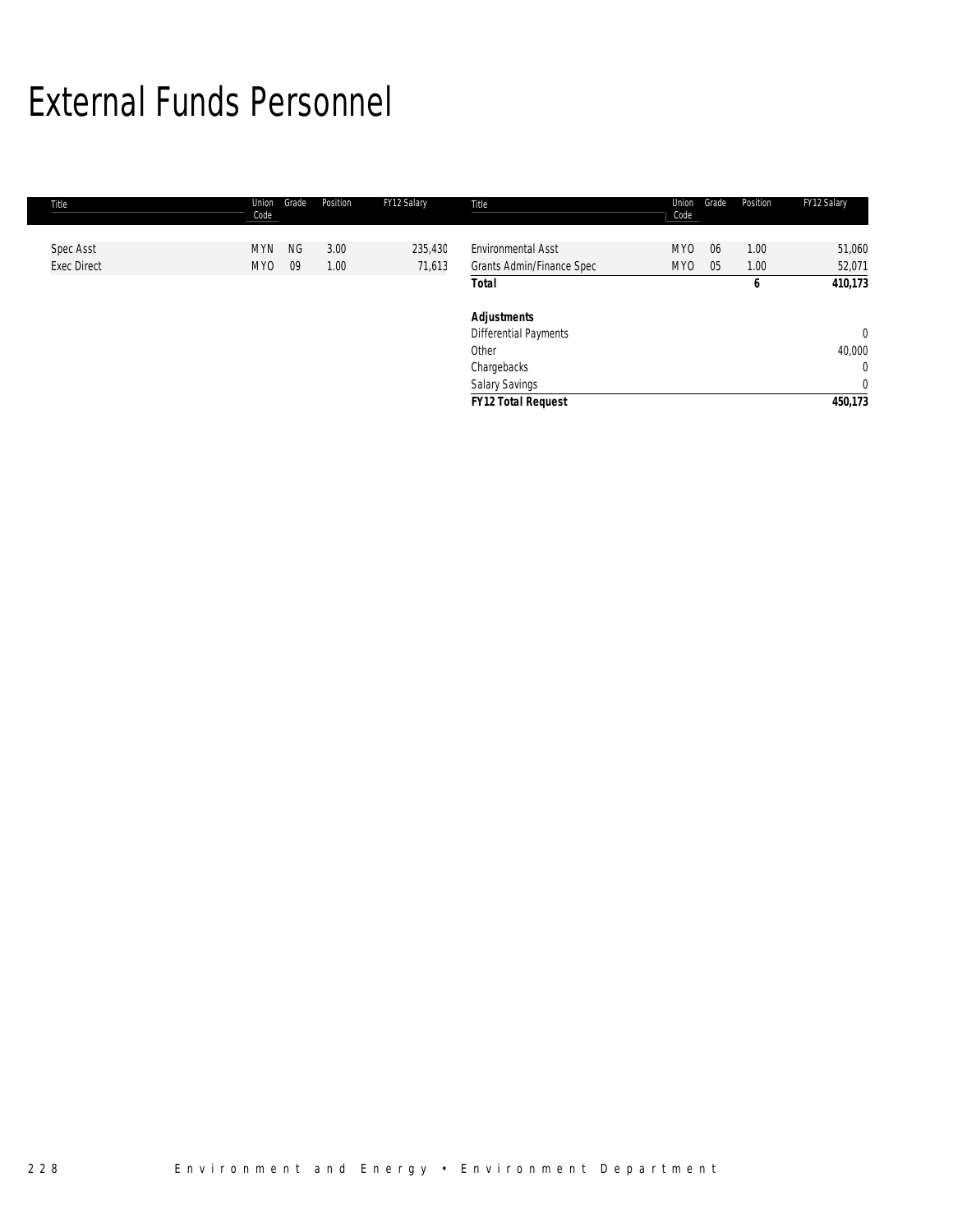## Program 1. Environment

#### *Bryan Glascock, Manager Organization: 303100*

#### *Program Description*

The Environment Program works to enhance the quality of Boston's air, water, and land, and the integrity of its architecture and historic resources. The program researches and writes study reports, prepares National Register nominations, and performs design review of properties subject to landmark, local, district, and National Register review. The Program is focused on implementing the Mayor's commitment to sustainable development, climate protection, and the environment by reviewing environmental impact assessments, issuing permits and providing information and referral services on environmental issues. Through participation in various local, state, and federal review processes, the program seeks to increase the accessibility and quality of Boston's water and riverfronts. The program provides yearround information and referral on hazardous materials, non-toxic options, and materials disposal and recycling.

- To promote conservation of the City's architectural resources through administration of local preservation district guidelines and through federal, state and local regulation and review.
- To protect the public from air and noise pollution by enforcing Air Pollution Control Commission and other regulations.
- To protect wetlands and water quality through administration of the Massachusetts Wetlands Protection Act.
- To provide public education and outreach on the City's architectural, environmental and archeological initiatives and regulatory programs.

| <b>Performance Measures</b>        |                                                              | Actual '09           | Actual '10           | Projected '11        | Target '12           |
|------------------------------------|--------------------------------------------------------------|----------------------|----------------------|----------------------|----------------------|
|                                    | # of attendees at Preservation Commission<br>public hearings | 1,699                | 1,181                | 1.304                | 1,200                |
|                                    | # of project reviews for historic properties                 | 735                  | 946                  | 1,324                | 1,250                |
|                                    | # of wetlands and water quality public hearings              | 20                   | 23                   | 22                   | 22                   |
|                                    | Air quality complaints responded to                          | 35                   | 33                   | 27                   | 30                   |
|                                    | Environmental Impact Statement/Review<br>comments            | 68                   | 52                   | 79                   | 90                   |
|                                    | Noise level complaints responded to                          | 140                  | 175                  | 184                  | 170                  |
| <b>Selected Service Indicators</b> |                                                              | Actual '09           | Actual '10           | Approp '11           | <b>Budget '12</b>    |
|                                    | <b>Personnel Services</b><br>Non Personnel                   | 1.135.277<br>216.934 | 1.084.073<br>220,190 | 1.114.107<br>206,941 | 1,114,135<br>206,913 |
|                                    | <b>Total</b>                                                 | 1,352,211            | 1,304,263            | 1,321,048            | 1,321,048            |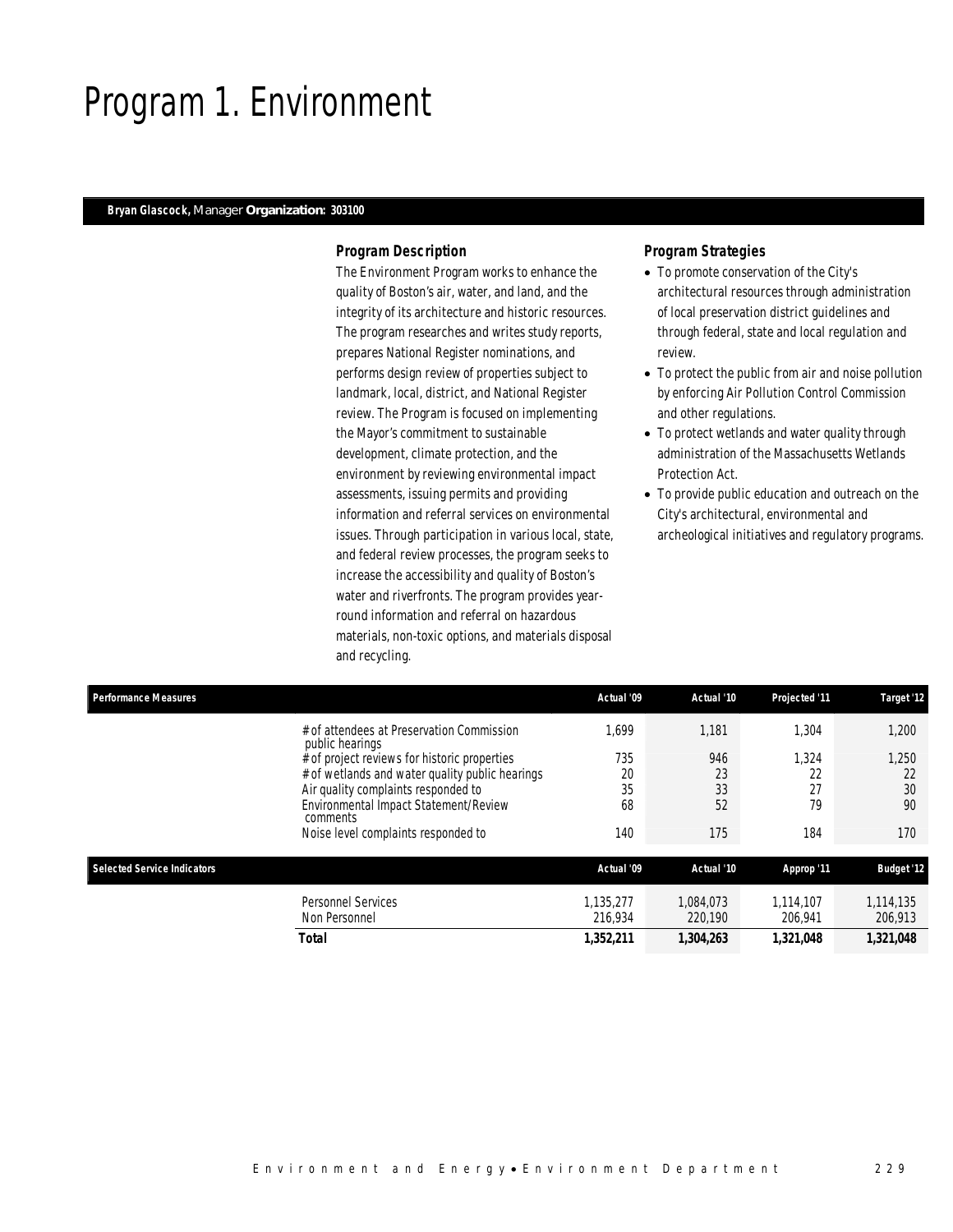### External Funds Projects

#### *ARRA - Energy Efficiency & Conservation Block Grant (EECBG)*

#### *Project Mission*

The City was awarded \$6.5 million under the American Recovery and Reinvestment Act to support the Renew Boston initiative. Renew Boston will be an innovative public-private partnership that will boost energy efficiency and alternative energy services for Boston residents, businesses and municipal facilities. The Environment Department will coordinate with other city agencies to leverage other state and utility incentives for the initiative. It is anticipated that more than 100 green jobs will be created through the program over the next two years.

#### *ARRA - Solar Market Transformation*

#### *Project Mission*

Î

The Solar Market Transformation funds are a one time grant from the United States Department of Energy, funded by the American Recovery and Reinvestment Act. Working with the Boston Transportation Department, the Environment Department will support the design and construction of a solar evacuation route to be used by residents and visitors in emergencies. The solar powered route will store power and provide direction in case of wide spread electrical failure. Î

#### *Boston Food Policy*

#### *Project Mission*

Supported by funding from local grant foundations, the Food Policy Council will support healthy eating and nutritional advancement in Boston's neighborhoods. The grants will support cooking classes for Boston Public School parents, assistance to food trucks that supply nutritional options and a community supported agriculture program aimed at seniors.

#### *Boston Pollution Abatement Fund*

#### *Project Mission*

The Pollution Abatement Fund was established in 1984 to receive funds environmental permits and fines which are to be expended by Air Pollution Control Commission in support of pollution abatement programs. The Fund has received permit fees from the South Boston Parking freeze and has been used to administer the Freeze and associated air pollution reduction efforts pursuant to 310CMR 7.33 and the Federal Clean Air Act. The fund provides grants for pollution abatements, vehicle retrofits, and air pollution research.

#### *Green Communities Grant*

#### *Project Mission*

As a Green Community, Boston was awarded almost a million dollars from the Massachusetts Department of Energy in FY12. This money will be spent on technological upgrades to existing systems and new technologies to reduce energy consumption.

*Groundwater/Well System* 

#### *Project Mission*

This project pays for the installation of groundwater monitoring wells in various areas of the City of Boston.

*Massachusetts Technology Collaborative* 

#### *Project Mission*

This is a one year award from the Massachusetts Technology Collaborative to provide a portion of the required "non-federal cost share" in the Solar America Initiative.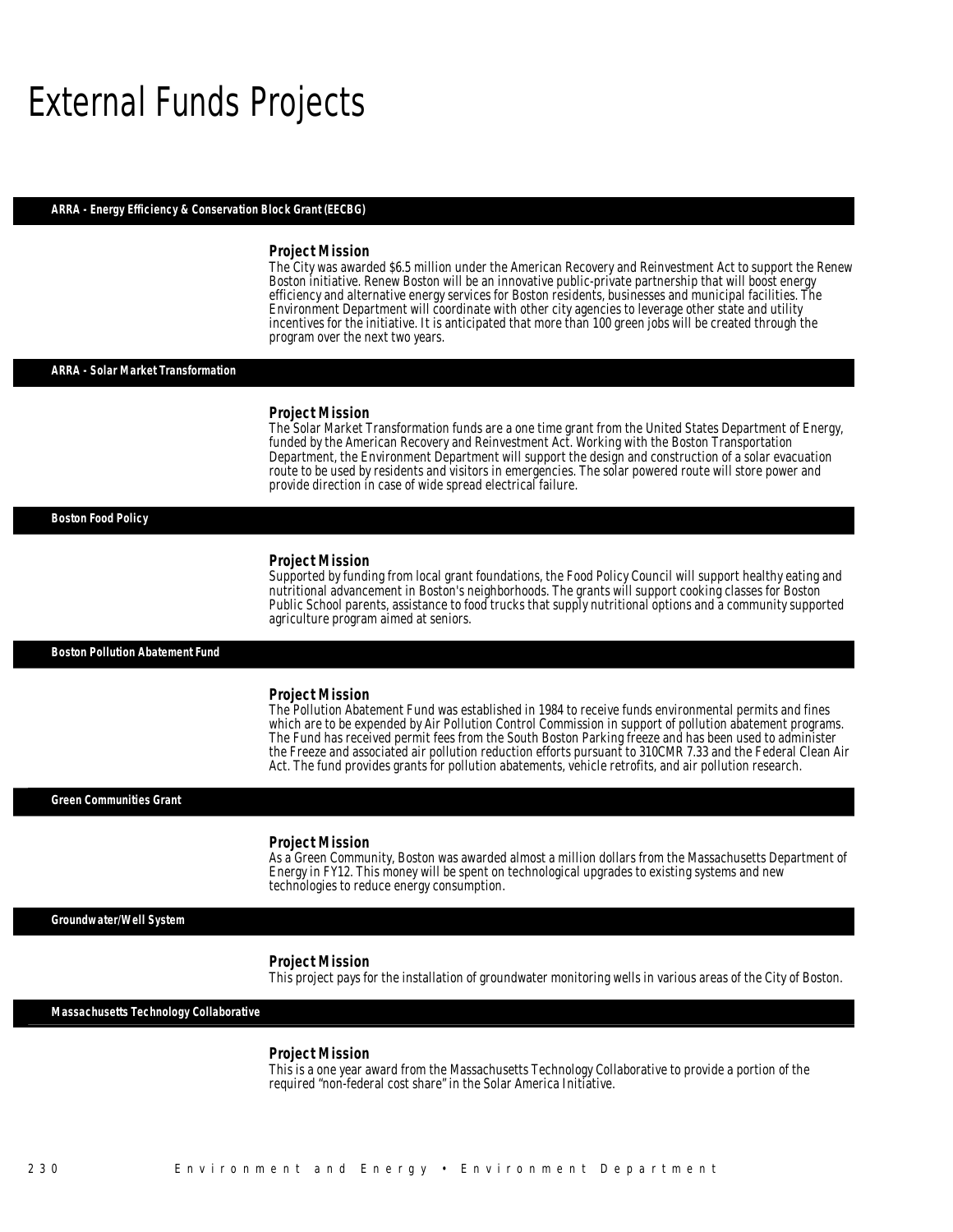### *Project Mission*

This funding will support maintenance, dredging, cleaning and improvement of harbors, inland waters and great ponds of the commonwealth, the public access thereto, the breakwaters, retaining walls, piers, wharves and moorings thereof, and law enforcement and fire prevention.

*National Register Nomination* 

#### *Project Mission*

The National Register Nomination is an annual grant from the Massachusetts Historical Commission. This survey and planning grant allows the Boston Landmarks Commission to support the third and final phase of a comprehensive survey of cultural resources in the Beacon Hill neighborhood of the City of Boston.

*Solar America Initiative*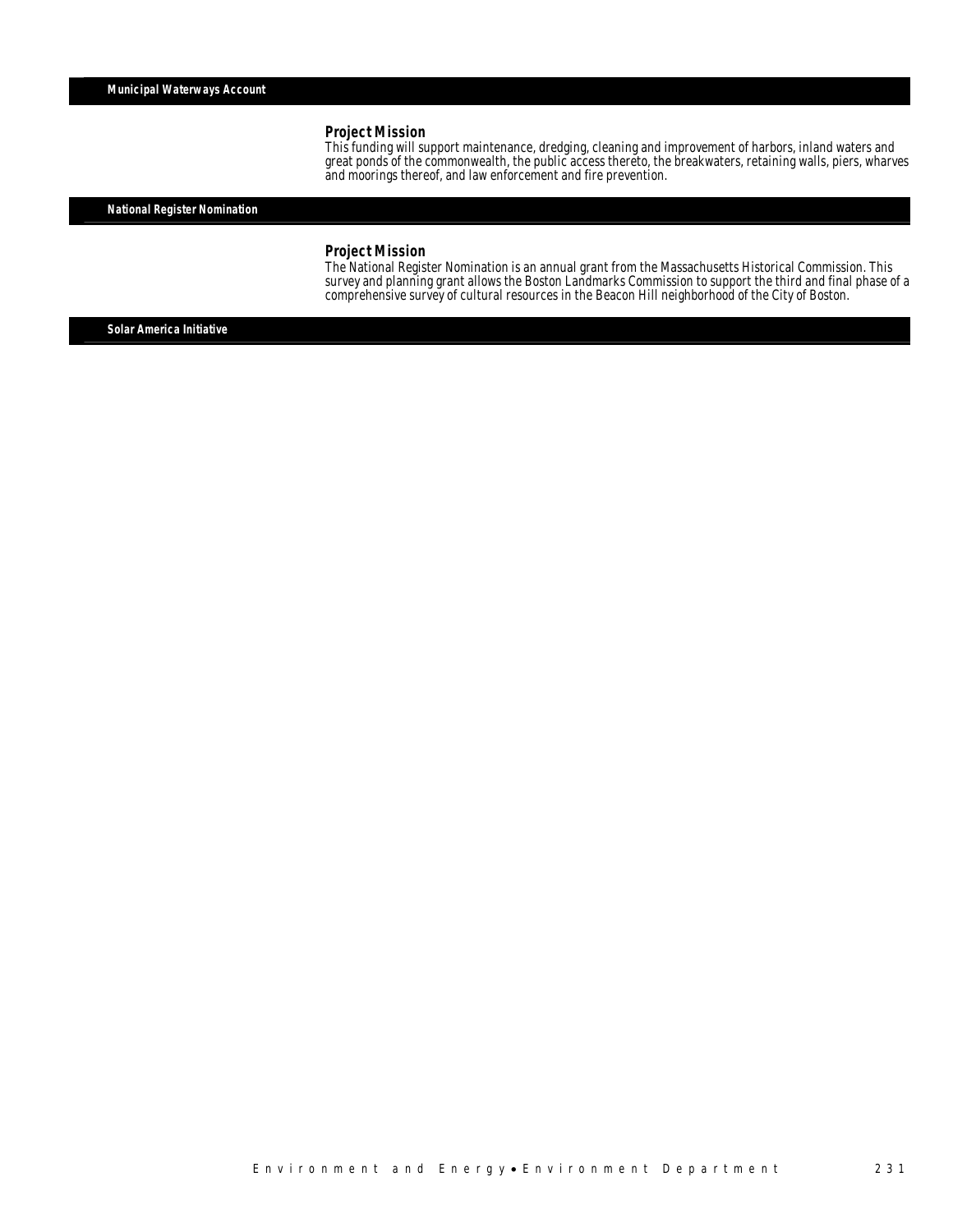### Environment Department Capital Budget

### *Overview*

Over the past several years, the city has authorized funds to clean up and conserve open-space and water resources. The FY12 Capital Plan maintains an on-going program to acquire critical pieces of property for the Urban Wilds program as the need arises.

### *FY12 Major Initiatives*

- Design and permitting will continue on a wind turbine for Moon Island.
- Working with the Public Works Department, the Environment Department has assisted with the attainment of rebates for the swap out of mercury streetlights to LEDs, with a projected operating budget savings of over \$1.5m.

| <b>Capital Budget Expenditures</b> |                         | Total Actual '09 | Total Actual '10 |                       | <b>Estimated '11 Total Projected '12</b> |
|------------------------------------|-------------------------|------------------|------------------|-----------------------|------------------------------------------|
|                                    |                         |                  |                  |                       |                                          |
|                                    | <b>Total Department</b> | 61.515           | 233.269          | <i><b>200.000</b></i> | <i>3.300.000</i>                         |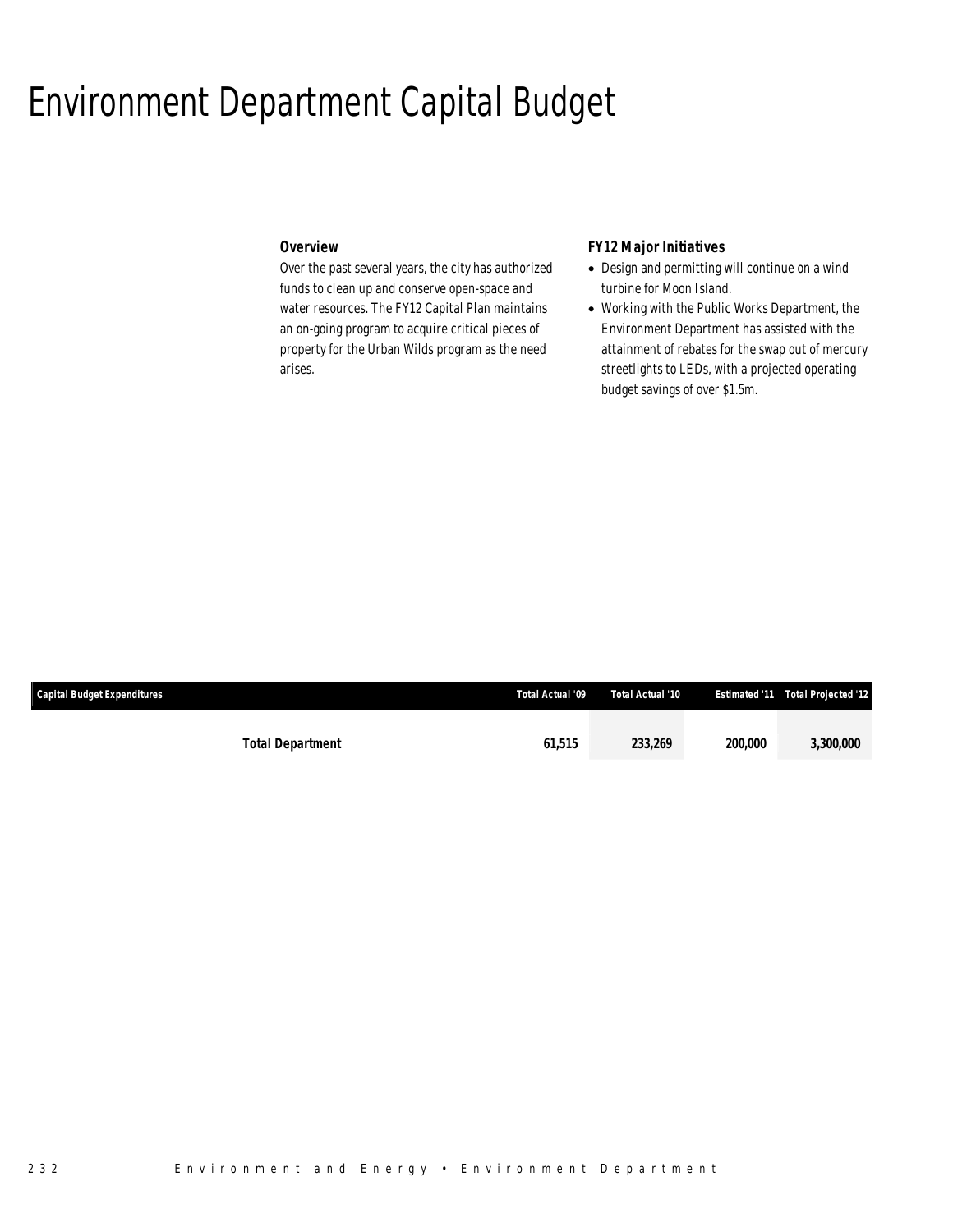## Environment Department Project Profiles

### *ENERGY CONSERVATION PROGRAM*

#### *Project Mission*

Develop and implement an energy conservation strategy citywide including the installation of photo voltaic units and energy efficient lighting. In FY12 these funds are City matches for two ARRA projects, including new solar panels at the City Archives.

*Managing Department,* Construction Management *Status,* Annual Program

*Location,* Citywide *Operating Impact,* Yes

| <b>Authorizations</b>                    |          |             |             |             |         |
|------------------------------------------|----------|-------------|-------------|-------------|---------|
|                                          |          |             |             | Non Capital |         |
| Source                                   | Existing | <b>FY12</b> | Future      | Fund        | Total   |
| City Capital                             | 717,000  | 0           | 0           | $\Omega$    | 717,000 |
| Grants/Other                             | 50,000   | 0           | 0           | 0           | 50,000  |
| Total                                    | 767,000  | $\theta$    | $\theta$    | $\theta$    | 767,000 |
| <b>Expenditures (Actual and Planned)</b> |          |             |             |             |         |
|                                          | Thru     |             |             |             |         |
| Source                                   | 6/30/10  | <b>FY11</b> | <b>FY12</b> | FY13-16     | Total   |
| City Capital                             | 233,268  | 100,000     | 300,000     | 83.732      | 717,000 |
| Grants/Other                             | 50,000   |             | 0           | $\Omega$    | 50,000  |
| Total                                    | 283,268  | 100,000     | 300,000     | 83.732      | 767,000 |

#### *OPEN SPACE ACQUISITION*

*Project Mission* 

Funding program for open space acquisition.

 *Managing Department,* Parks and Recreation Department *Status,* To Be Scheduled *Location,* Citywide *Operating Impact,* No

| $\boldsymbol{\omega}$ and $\boldsymbol{\eta}$ are $\boldsymbol{\omega}$ and $\boldsymbol{\omega}$ and $\boldsymbol{\eta}$ and $\boldsymbol{\eta}$ are $\boldsymbol{\eta}$ |  |
|---------------------------------------------------------------------------------------------------------------------------------------------------------------------------|--|
|                                                                                                                                                                           |  |

| <b>Authorizations</b> |                                          |           |             |             |                |                |
|-----------------------|------------------------------------------|-----------|-------------|-------------|----------------|----------------|
|                       |                                          |           |             |             | Non Capital    |                |
|                       | Source                                   | Existing  | <b>FY12</b> | Future      | Fund           | Total          |
|                       | City Capital                             | 1.000.000 | 0           | 500,000     | $\overline{0}$ | 1,500,000      |
|                       | Grants/Other                             | 0         | 0           | 0           |                | $\overline{0}$ |
|                       | Total                                    | 1,000,000 | 0           | 500,000     | 0              | 1,500,000      |
|                       | <b>Expenditures (Actual and Planned)</b> |           |             |             |                |                |
|                       |                                          | Thru      |             |             |                |                |
|                       | Source                                   | 6/30/10   | <b>FY11</b> | <b>FY12</b> | FY13-16        | Total          |
|                       | City Capital                             | 622.281   | 0           | 0           | 877.719        | 1.500.000      |
|                       | Grants/Other                             | 0         | 0           | 0           |                | $\left($       |
|                       | Total                                    | 622,281   | $\Omega$    | $\mathbf 0$ | 877.719        | 1.500.000      |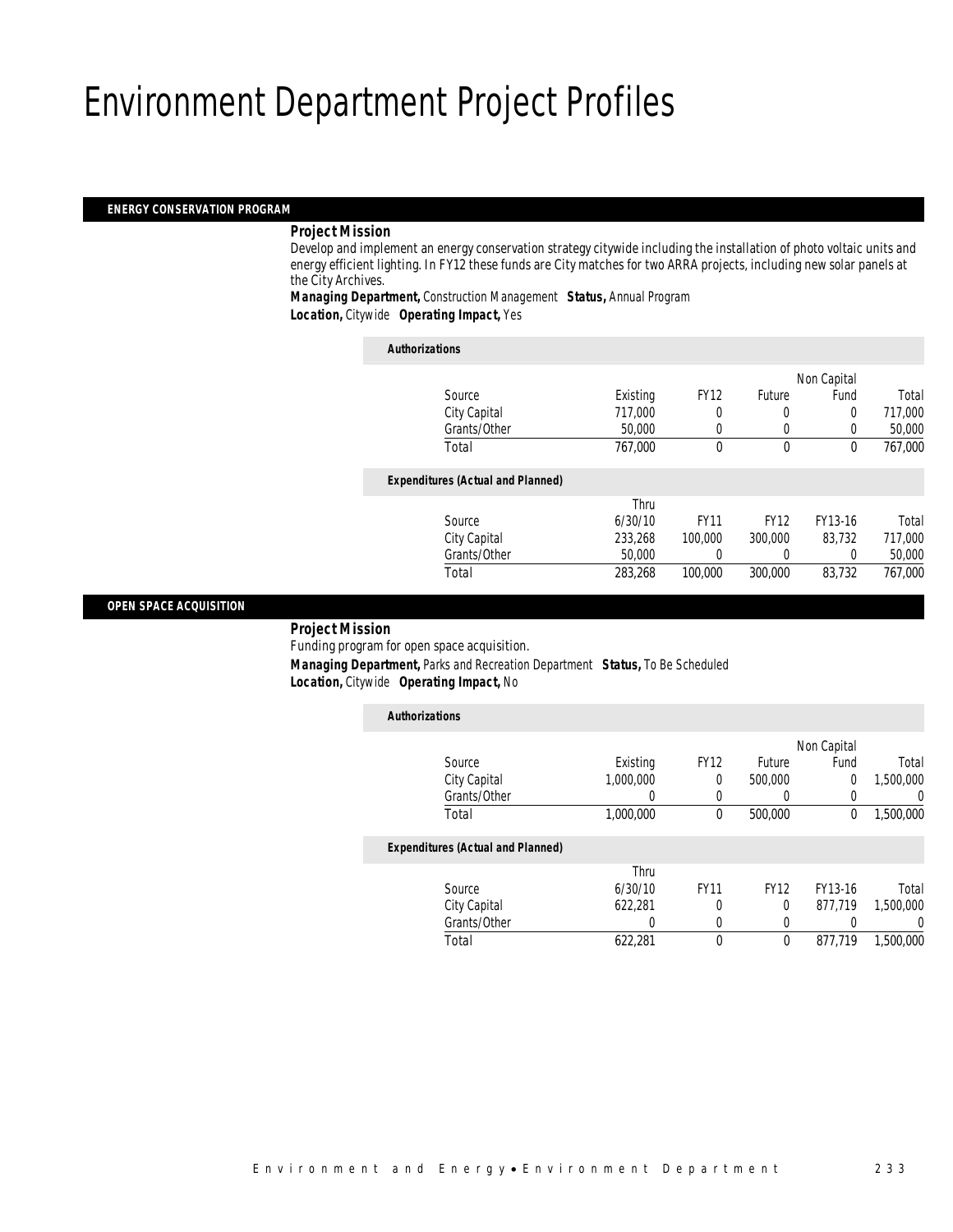## Environment Department Project Profiles

### *WIND TURBINE AT MOON ISLAND*

### *Project Mission*

Design and construct a 1,650 kW wind turbine. *Managing Department,* Construction Management *Status,* To Be Scheduled *Location,* Moon Island *Operating Impact,* Yes

### *Authorizations*

|                                          |           |             |             | Non Capital |           |
|------------------------------------------|-----------|-------------|-------------|-------------|-----------|
| Source                                   | Existing  | <b>FY12</b> | Future      | Fund        | Total     |
| City Capital                             | 3,700,000 | 0           | 0           | 0           | 3,700,000 |
| Grants/Other                             | 0         | 0           | 0           | 800,000     | 800,000   |
| Total                                    | 3,700,000 | 0           | 0           | 800,000     | 4,500,000 |
| <b>Expenditures (Actual and Planned)</b> |           |             |             |             |           |
|                                          | Thru      |             |             |             |           |
| Source                                   | 6/30/10   | <b>FY11</b> | <b>FY12</b> | FY13-16     | Total     |
| City Capital                             | 0         | 100,000     | 3,000,000   | 600,000     | 3.700.000 |
| Grants/Other                             | 0         |             | 0           |             | $\Omega$  |
| Total                                    | 0         | 100,000     | 3,000,000   | 600.000     | 3,700,000 |
|                                          |           |             |             |             |           |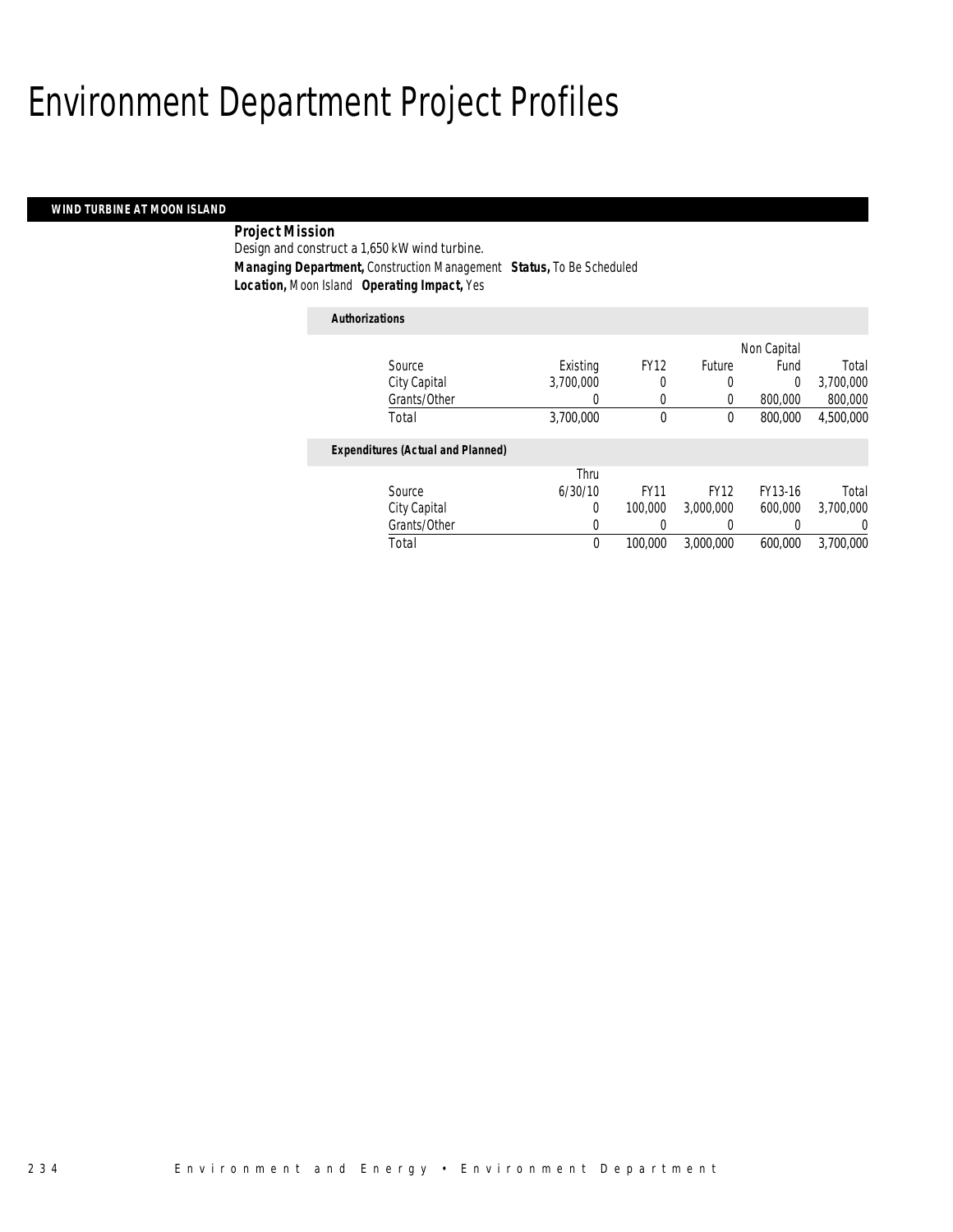# Inspectional Services Department Operating Budget

#### *William J. Good III, Commissioner Appropriation: 260*

### *Department Mission*

The mission of the Inspectional Services Department (ISD) is to serve the public by protecting the health, safety, and environmental stability of Boston's business and residential communities. To this end, ISD effectively administers and consistently enforces building, housing, and environmental regulations within the City of Boston. The department will continue to use its resources to protect and improve the quality of life in Boston's neighborhoods by providing public information, education, and enforcement.

#### *FY12 Performance Strategies*

- To direct the cleaning of all vacant lots deemed to pose public health concerns.
- To ensure that tenants are provided with rental units that comply with building and sanitary codes.
- To ensure the safety of buildings by tracking their compliance with codes by means of scheduled inspections.
- To inspect all food establishments; swimming pools, massage and bath facilities; recreational camps for children; and funeral home
- establishments, on a routine and complaint basis.
- To respond to housing "no heat" complaints within 24 hours.

| <b>Operating Budget</b>            | Program Name                                                                                                    | Total Actual '09                               | Total Actual '10                               | Total Approp '11                               | <b>Total Budget '12</b>                        |
|------------------------------------|-----------------------------------------------------------------------------------------------------------------|------------------------------------------------|------------------------------------------------|------------------------------------------------|------------------------------------------------|
|                                    | Commissioner's Office<br>Administration & Finance<br><b>Buildings &amp; Structures</b><br><b>Field Services</b> | 897.855<br>3,291,420<br>5,146,276<br>6,447,134 | 879.693<br>3,488,158<br>4,963,524<br>6,282,085 | 677.642<br>3.581.800<br>5,169,441<br>6,322,561 | 654.997<br>3,499,022<br>5,140,594<br>6,630,959 |
|                                    | Total                                                                                                           | 15,782,685                                     | 15,613,460                                     | 15,751,444                                     | 15,925,572                                     |
| <b>External Funds Budget</b>       | <b>Fund Name</b>                                                                                                | Total Actual '09                               | Total Actual '10                               | Total Approp '11                               | <b>Total Budget '12</b>                        |
|                                    | Foreclosure Fund<br>Weights & Measures                                                                          | 4,318<br>56,546                                | 10,031<br>65,965                               | 62,697<br>77,215                               | 62,858<br>77,388                               |
|                                    | Total                                                                                                           | 60,864                                         | 75,996                                         | 139,912                                        | 140,246                                        |
| <b>Selected Service Indicators</b> |                                                                                                                 | Actual '09                                     | Actual '10                                     | Approp '11                                     | <b>Budget '12</b>                              |
|                                    | <b>Personnel Services</b><br>Non Personnel                                                                      | 13,184,573<br>2,598,112                        | 13,194,296<br>2,419,164                        | 13,228,063<br>2,523,381                        | 13,569,542<br>2,356,030                        |
|                                    | Total                                                                                                           | 15,782,685                                     | 15,613,460                                     | 15,751,444                                     | 15,925,572                                     |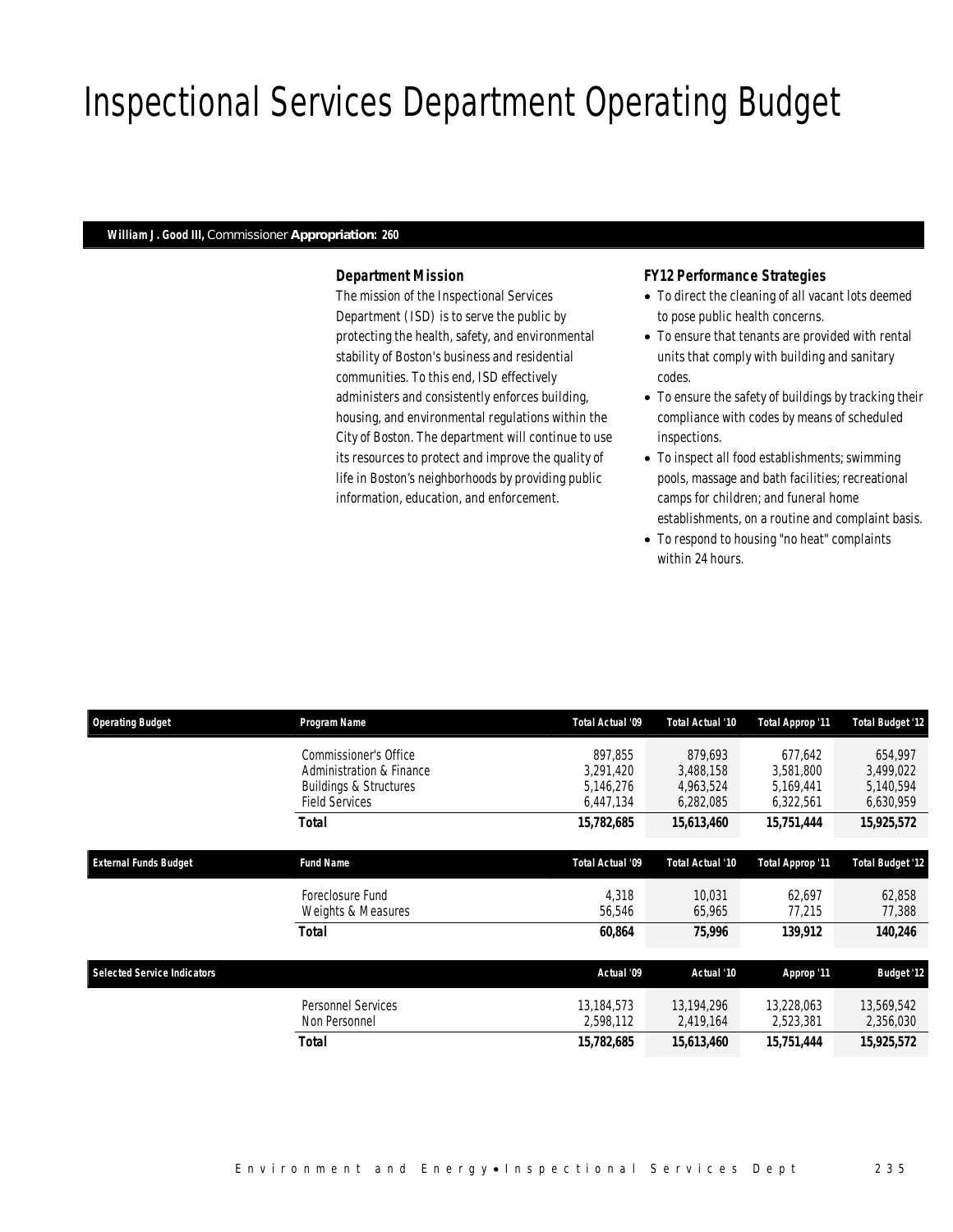## Inspectional Services Department Operating Budget



#### *Authorizing Statutes*

- Establishment, CBC Ord. §§ 9-9.1, 9-9.5-9-9.7.
- Building & Structural Regulation; Swimming Pool; Elderly/Handicapped, State Building Code, 780 CMR; CBC St. 9 § 207; CBC Ord. § 9-9.10; CBC Ord. §§ 9-9.11.1-9-9.11.6.
- Housing Inspection, CBC Ord. 9, s. 1-2; State Sanitary Code, 5 CMR 400-419; Ord. 1984, c. 26, 39.
- Health Inspection, State Sanitary Code, 5 CMR 590-595.
- Weights & Measures; Transient Vendors & Hawkers; Inspection & Sale of Food, Drugs, Various Articles, 1817 Mass. Acts ch. 50, §§ 1-6; CBC St.9 § 10; CBC Ord. § 9-2.1; M.G.L.A. cc. 6, 94, 101; M.G.L.A. c. 98, § 56.
- Rodent Control, State Sanitary Code, 105 CMR 550.
- Board of Appeals, CBC St. 9 §§ 150-152; CBC Ord. §§ 9-4.1-9-4.2, 9-9.5.
- Board of Examiners, CBC St.9 §§ 150-152; CBC Ord. §§ 9-8.1-9-8.2, 9-9.5.

#### *Description of Services*

The Inspectional Services Department provides a broad range of regulatory services that include the inspection of buildings for compliance with building and public safety regulations, general housing inspections, and retail food establishment inspections for compliance with public health regulations. The Department provides services to victims of serious incidents such as fire, building collapse, power failure, etc., by providing coordination and assistance with building boardups, hazard waste removal, short term make-safe repair activities and counseling. The Department works in cooperation with other public safety, human service, and law enforcement agencies to investigate and prosecute fraudulent contractors, environmental violators and others engaged in illegal activities that could have a negative impact on the quality of life. The Inspectional Services Department continues to develop and implement public information programs about the services and activities available through this agency.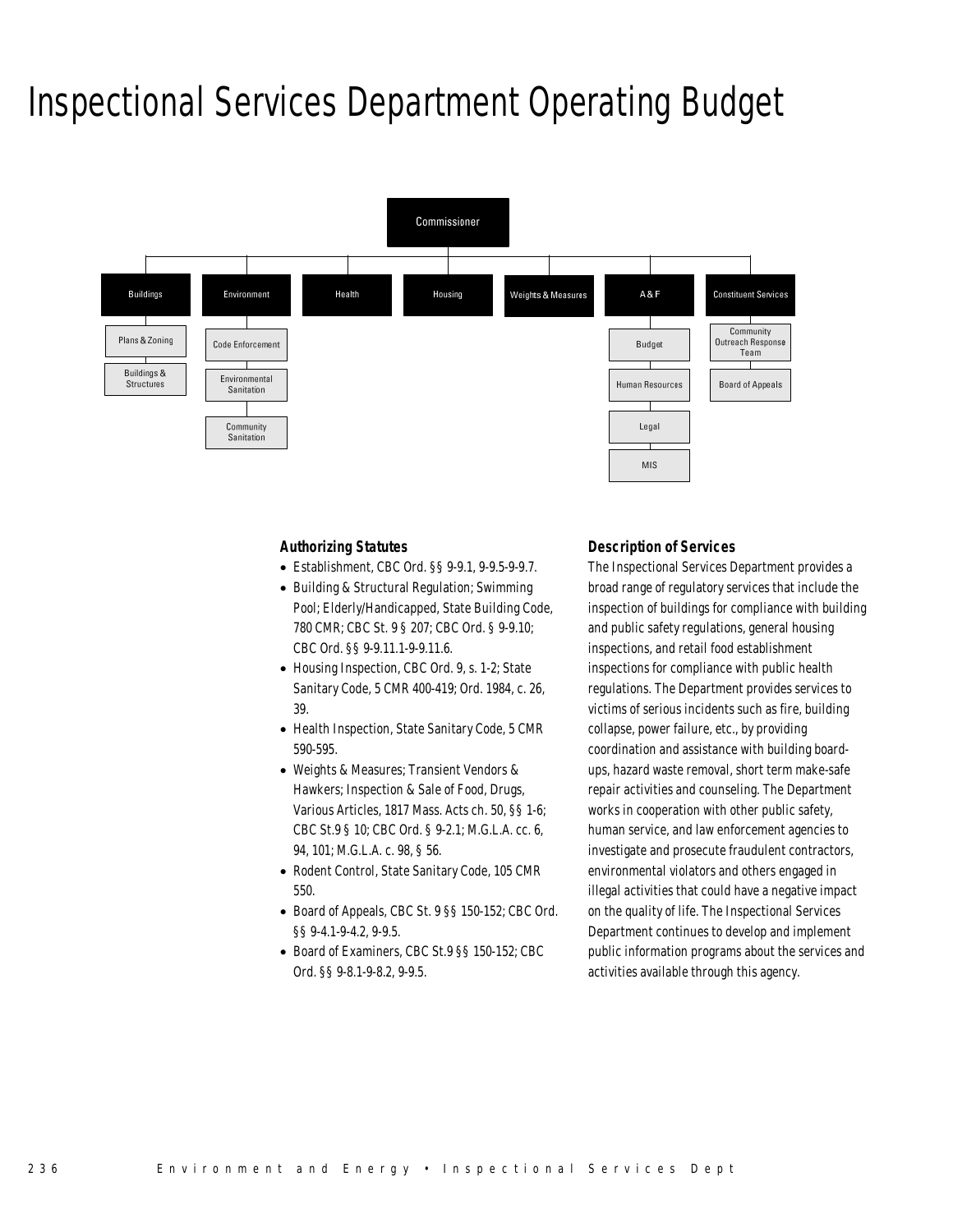## Department History

| <b>Personnel Services</b>             | FY09 Expenditure | FY10 Expenditure | FY11 Appropriation | FY12 Adopted     | Inc/Dec 11 vs 12 |
|---------------------------------------|------------------|------------------|--------------------|------------------|------------------|
| 51000 Permanent Employees             | 12,670,395       | 12,647,741       | 12,821,063         | 13,177,542       | 356,479          |
| 51100 Emergency Employees             | $\overline{0}$   | 0                | $\overline{0}$     | $\mathbf 0$      | 0                |
| 51200 Overtime                        | 299,880          | 271,074          | 330,000            | 315,000          | $-15,000$        |
| 51600 Unemployment Compensation       | 5,647            | 19,096           | 17,000             | 17,000           | $\mathbf{0}$     |
| 51700 Workers' Compensation           | 208,651          | 256,385          | 60,000             | 60,000           | $\Omega$         |
| <b>Total Personnel Services</b>       | 13,184,573       | 13,194,296       | 13,228,063         | 13,569,542       | 341,479          |
| <b>Contractual Services</b>           | FY09 Expenditure | FY10 Expenditure | FY11 Appropriation | FY12 Adopted     | Inc/Dec 11 vs 12 |
| 52100 Communications                  | 168,964          | 176,476          | 168,739            | 147,328          | $-21,411$        |
| 52200 Utilities                       | 90,110           | 77,576           | 97,980             | 102,180          | 4,200            |
| 52400 Snow Removal                    | $\overline{0}$   | 0                | $\theta$           | $\mathbf 0$      | 0                |
| 52500 Garbage/Waste Removal           | 5,000            | $\overline{0}$   | 5,000              | $\mathbf 0$      | $-5,000$         |
| 52600 Repairs Buildings & Structures  | 267,369          | 274,474          | 287,025            | 295,637          | 8,612            |
| 52700 Repairs & Service of Equipment  | 73,452           | 88,457           | 104,032            | 94,270           | $-9,762$         |
| 52800 Transportation of Persons       | 286,189          | 267,464          | 266,400            | 267,698          | 1,298            |
| 52900 Contracted Services             | 393,657          | 286,834          | 358,236            | 290,846          | $-67,390$        |
| <b>Total Contractual Services</b>     | 1,284,741        | 1,171,281        | 1,287,412          | 1,197,959        | $-89,453$        |
| <b>Supplies &amp; Materials</b>       | FY09 Expenditure | FY10 Expenditure | FY11 Appropriation | FY12 Adopted     | Inc/Dec 11 vs 12 |
| 53000 Auto Energy Supplies            | 34,595           | 32,958           | 41,187             | 55,269           | 14,082           |
| 53200 Food Supplies                   | 0                | 388              | $\theta$           | 0                | $\theta$         |
| 53400 Custodial Supplies              | $\mathbf 0$      | $\mathbf{0}$     | $\theta$           | $\overline{0}$   | $\theta$         |
| 53500 Med, Dental, & Hosp Supply      | $\mathbf{0}$     | $\overline{0}$   | $\overline{0}$     | $\mathbf{0}$     | $\theta$         |
| 53600 Office Supplies and Materials   | 74,105           | 82,446           | 78,939             | 78,439           | $-500$           |
| 53700 Clothing Allowance              | 2,250            | 2,250            | 2,400              | 2,400            | $\mathbf{0}$     |
| 53800 Educational Supplies & Mat      | 0                | $\overline{0}$   | $\theta$           | 0                | $\theta$         |
| 53900 Misc Supplies & Materials       | 58,996           | 47,623           | 52,284             | 44,975           | $-7,309$         |
| <b>Total Supplies &amp; Materials</b> | 169,946          | 165,665          | 174,810            | 181,083          | 6,273            |
| <b>Current Chgs &amp; Oblig</b>       | FY09 Expenditure | FY10 Expenditure | FY11 Appropriation | FY12 Adopted     | Inc/Dec 11 vs 12 |
| 54300 Workers' Comp Medical           | 69,082           | 88,569           | 25,000             | 25,000           | $\overline{0}$   |
| 54400 Legal Liabilities               | 60,227           | $\mathbf{0}$     | 53,390             | 45,142           | $-8,248$         |
| 54500 Aid To Veterans                 | 0                | 0                | $\theta$           | $\mathbf{0}$     | 0                |
| 54600 Current Charges H&I             | $\mathbf 0$      | 0                | $\theta$           | $\mathbf{0}$     | $\Omega$         |
| 54700 Indemnification                 | $\mathbf{0}$     | $\Omega$         | $\theta$           | $\theta$         | $\Omega$         |
| 54900 Other Current Charges           | 753,541          | 775,483          | 801,705            | 795,377          | $-6,328$         |
| Total Current Chgs & Oblig            | 882,850          | 864,052          | 880,095            | 865,519          | $-14,576$        |
| Equipment                             | FY09 Expenditure | FY10 Expenditure | FY11 Appropriation | FY12 Adopted     | Inc/Dec 11 vs 12 |
| 55000 Automotive Equipment            | $\mathbf 0$      | $\boldsymbol{0}$ | $\boldsymbol{0}$   | $\boldsymbol{0}$ | 0                |
| 55400 Lease/Purchase                  | 237,353          | 209,507          | 176,064            | 106,469          | $-69,595$        |
| 55600 Office Furniture & Equipment    | 2,968            | $\mathbf 0$      | $\mathbf 0$        | $\boldsymbol{0}$ | $\overline{0}$   |
| 55900 Misc Equipment                  | 20,254           | 8,659            | 5,000              | 5,000            | $\mathbf 0$      |
| <b>Total Equipment</b>                | 260,575          | 218,166          | 181,064            | 111,469          | $-69,595$        |
| <b>Other</b>                          | FY09 Expenditure | FY10 Expenditure | FY11 Appropriation | FY12 Adopted     | Inc/Dec 11 vs 12 |
| 56200 Special Appropriation           | 0                | $\boldsymbol{0}$ | $\theta$           | 0                | 0                |
| 57200 Structures & Improvements       | 0                | $\mathbf 0$      | $\theta$           | $\mathbf 0$      | 0                |
| 58000 Land & Non-Structure            | 0                | 0                | $\theta$           | $\mathbf 0$      | 0                |
| <b>Total Other</b>                    | 0                | 0                | $\bf{0}$           | 0                | 0                |
| <b>Grand Total</b>                    | 15,782,685       | 15,613,460       | 15,751,444         | 15,925,572       | 174,128          |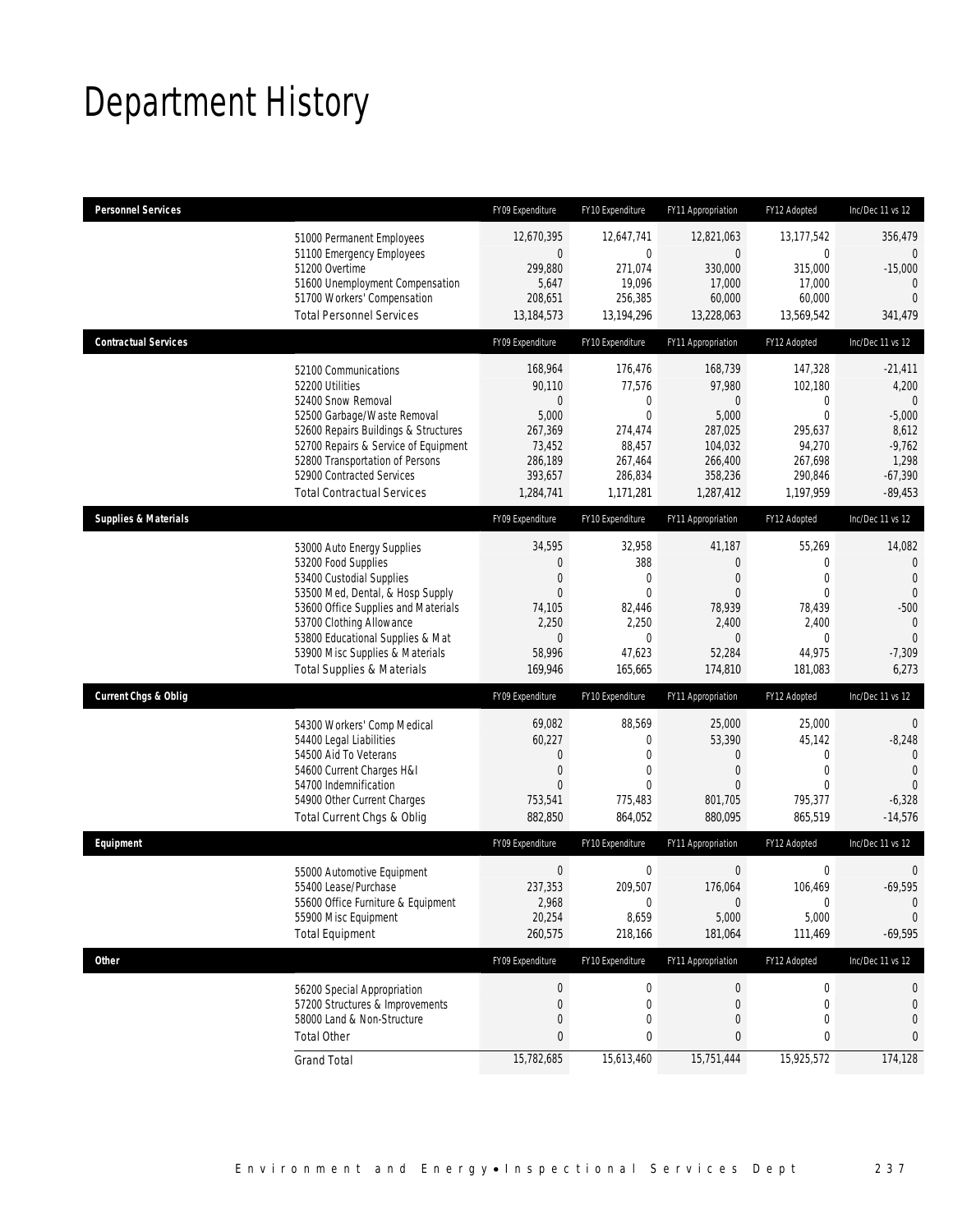## Department Personnel

| Title                             | Union<br>Code   | Grade     | Position | FY12 Salary | Title                           | Union<br>Code   | Grade | Position | FY12 Salary |
|-----------------------------------|-----------------|-----------|----------|-------------|---------------------------------|-----------------|-------|----------|-------------|
|                                   |                 |           |          |             |                                 |                 |       |          |             |
| Commissioner (ISD)                | CDH             | <b>NG</b> | 1.00     | 121,791     | Reproduction Equip Oper (ISD)   | AFF             | 10    | 1.00     | 39,865      |
| Member-Bd Of Review               | <b>EXO</b>      | <b>NG</b> | 1.00     | 7,843       | Dir Bldg & Structure Div        | SE <sub>1</sub> | 10    | 1.00     | 101,178     |
| <b>Board Member Appeals</b>       | <b>EXO</b>      | <b>NG</b> | 7.00     | 109,800     | Sr Cashier                      | AFF             | 10    | 1.00     | 39,865      |
| Sub Board Member                  | EX <sub>0</sub> | <b>NG</b> | 5.00     | 39,214      | Exec Asst (AC.Isd/Rodent)       | EXM             | 10    | 1.00     | 101,178     |
| <b>Board Members (Examiners)</b>  | <b>EXO</b>      | <b>NG</b> | 3.00     | 31,371      | Exc Asst (AsstCommConstServcs)  | EXM             | 10    | 1.00     | 101,178     |
| ACC - Attorney                    | EXM             | <b>NG</b> | 2.00     | 138,836     | Exec Asst (AC.Isd/Housing)      | EXM             | 10    | 1.00     | 101,178     |
| Chief Deputy Sealer Wts & Msrs    | AFF             | 18A       | 1.00     | 75,452      | Exec Asst (AC.Isd/Health)       | EXM             | 10    | 1.00     | 81,658      |
| Chief Bldg Inspector              | AFF             | 18A       | 1.00     | 75,452      | Exec Asst (AC.ISD/Weights&Meas) | <b>EXM</b>      | 10    | 1.00     | 101,178     |
| Code Enforce Offcr                | AFL             | 17A       | 2.00     | 135,374     | Exec Asst (AC.Isd/Plans&Zone)   | EXM             | 10    | 1.00     | 101,178     |
| Wire Inspector                    | <b>FEW</b>      | 17        | 9.00     | 631,413     | Assoc Inspection Eng Fire-Serv  | SE <sub>1</sub> | 10    | 1.00     | 101,178     |
| Code Enforce Inspector(Isd)       | AFF             | 16A       | 2.00     | 125,359     | Prin Clerk                      | AFF             | 09    | 1.00     | 38,333      |
| Dep Sealer(Wts & Msrs)            | AFF             | 16A       | 5.00     | 316,012     | Prin Clerk & Typist             | AFF             | 09    | 15.00    | 493,452     |
| Plumbing Inspector                | AFF             | 16A       | 1.00     | 62,157      | Assoc Inspec Engineer (ISD)     | SE <sub>1</sub> | 09    | 8.00     | 736,377     |
| Plumbing And Gasfitting Insp.     | AFF             | 16A       | 6.00     | 351,524     | Sr Data Proc Sys Analyst        | SE <sub>1</sub> | 08    | 1.00     | 87,083      |
| Housing Inspector                 | OPE             | 16A       | 23.00    | 1,318,395   | Supv of Building Inspection     | SE <sub>1</sub> | 08    | 1.00     | 87,083      |
| <b>Building Inspector</b>         | AFF             | 16A       | 20.00    | 1,161,618   | Sup of Plumbing & Gas Insp.     | SE <sub>1</sub> | 08    | 1.00     | 87,083      |
| Health Inspector                  | AFF             | 16A       | 18.00    | 1,059,752   | Supv-Electrical Inspection      | SE <sub>1</sub> | 08    | 1.00     | 87,083      |
| Environmental Health Inspector I  | AFF             | 16A       | 10.00    | 589,372     | Supv Permitting&Building Admin  | SE <sub>1</sub> | 08    | 1.00     | 87,083      |
| Legal Asst (ISD)                  | AFF             | 16        | 1.00     | 59,010      | Prin Admin Assistant            | SE <sub>1</sub> | 08    | 5.00     | 435,414     |
| Sr Legal Asst (ISD)               | AFF             | 16        | 3.00     | 177,031     | Prin Admin Asst                 | EXM             | 08    | 1.00     | 87,082      |
| Environmental Health Inspector II | AFF             | 15A       | 4.00     | 224,367     | Asst Dir Housing Inspection     | SE <sub>1</sub> | 07    | 3.00     | 224,556     |
| Legal Asst                        | AFF             | 15        | 1.00     | 54,559      | Prin Health Inspector           | SE <sub>1</sub> | 07    | 4.00     | 319,491     |
| Community Liaison (ISD)           | AFF             | 15        | 1.00     | 54,383      | DP Sys Analyst                  | SE <sub>1</sub> | 06    | 1.00     | 72,511      |
| Code Enforce Offcr(Prmgmt&Car)    | AFL             | 14A       | 13.00    | 620,275     | Sr Personnel Off                | SE <sub>1</sub> | 06    | 1.00     | 72,511      |
| Admin Secretary                   | AFF             | 14        | 1.00     | 44,252      | Admin Asst(Law-GeneralSvcs)     | SE <sub>1</sub> | 06    | 1.00     | 72,511      |
| Chief Bldg Admin Clerk            | AFF             | 14        | 2.00     | 97,006      | Sr Adm Anl                      | SE <sub>1</sub> | 06    | 2.00     | 107,938     |
| Dep Comm Bldgs & Structures       | EXM             | 14        | 1.00     | 122,889     | Sr Adm Assistant                | SE <sub>1</sub> | 05    | 3.00     | 164,574     |
| <b>Head Clerk</b>                 | AFF             | 12        | 17.00    | 694,084     | Management Analyst (ISD)        | SE <sub>1</sub> | 05    | 1.00     | 66,540      |
| Asst Dir Of Operations            | EXM             | 12        | 1.00     | 111,445     | Adm Assistant                   | SE <sub>1</sub> | 04    | 1.00     | 60,567      |
| Exec Asst (ISD)                   | EXM             | 11        | 1.00     | 107,385     | Admin Secretary(ISD)            | SE <sub>1</sub> | 03    | 5.00     | 272,895     |
|                                   |                 |           |          |             | <b>Total</b>                    |                 |       | 230      | 13,247,221  |
|                                   |                 |           |          |             | <b>Adjustments</b>              |                 |       |          |             |

| <b>Salary Savings</b>        | $-115,453$ |
|------------------------------|------------|
| Chargebacks                  | $-122,212$ |
| Other                        | 166,622    |
| <b>Differential Payments</b> | 1,365      |
| <b>Adjustments</b>           |            |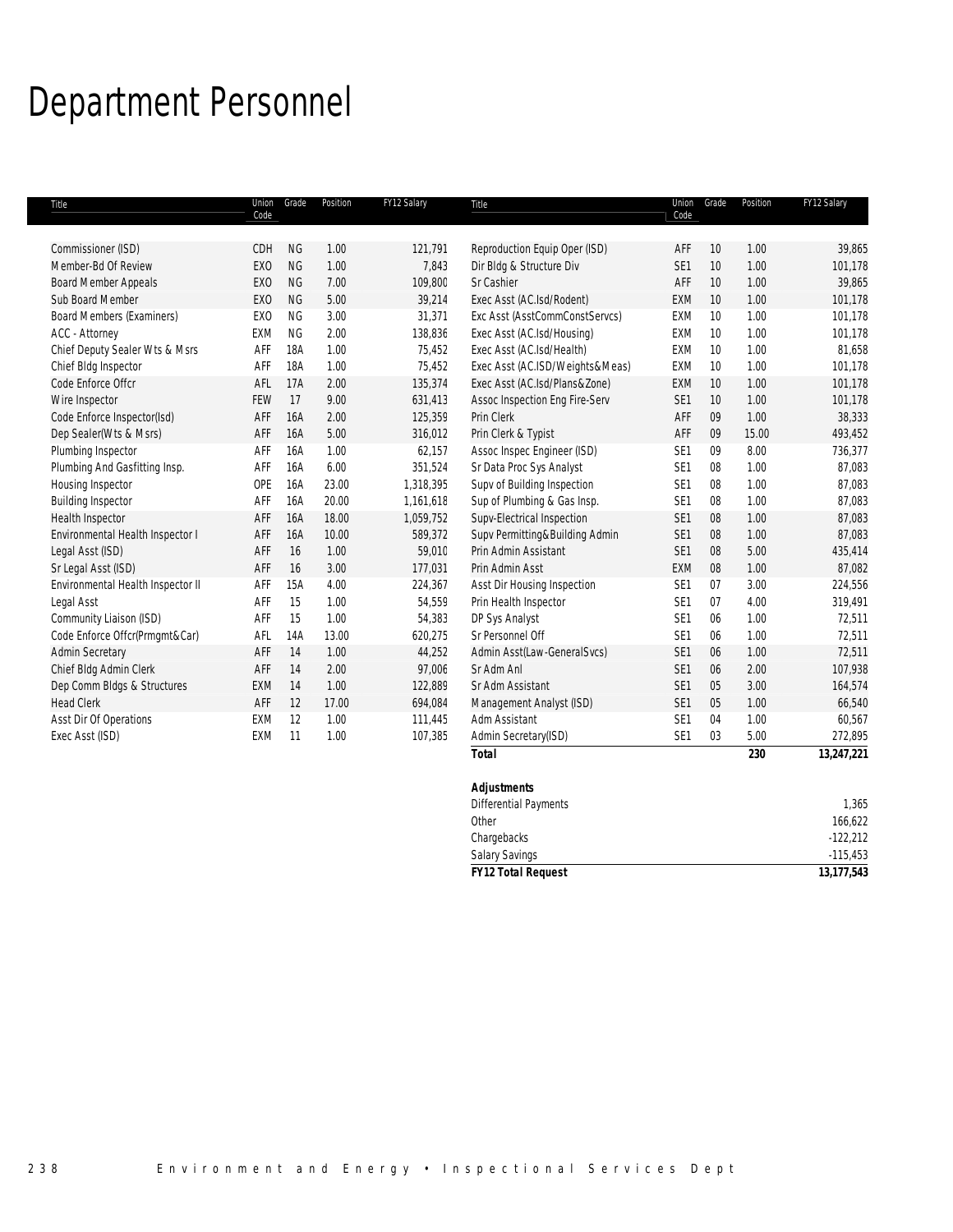## External Funds History

| Personnel Services              |                                                                                                                                                                                                                                                                                                            | FY09 Expenditure                                                                                                                                     | FY10 Expenditure                                                                                           | FY11 Appropriation                                                                                                             | FY12 Adopted                                                                                                                                           | Inc/Dec 11 vs 12                                                                                                                                                       |
|---------------------------------|------------------------------------------------------------------------------------------------------------------------------------------------------------------------------------------------------------------------------------------------------------------------------------------------------------|------------------------------------------------------------------------------------------------------------------------------------------------------|------------------------------------------------------------------------------------------------------------|--------------------------------------------------------------------------------------------------------------------------------|--------------------------------------------------------------------------------------------------------------------------------------------------------|------------------------------------------------------------------------------------------------------------------------------------------------------------------------|
|                                 | 51000 Permanent Employees<br>51100 Emergency Employees<br>51200 Overtime<br>51300 Part Time Employees<br>51400 Health Insurance<br>51500 Pension & Annunity<br>51600 Unemployment Compensation<br>51700 Workers' Compensation<br>51800 Indirect Costs<br>51900 Medicare<br><b>Total Personnel Services</b> | $\mathbf{0}$<br>$\overline{0}$<br>20,100<br>0<br>$\mathbf{0}$<br>0<br>$\overline{0}$<br>$\overline{0}$<br>$\overline{0}$<br>$\overline{0}$<br>20,100 | $\mathbf 0$<br>$\mathbf{0}$<br>8,543<br>0<br>0<br>0<br>0<br>$\overline{0}$<br>0<br>$\overline{0}$<br>8,543 | 121,878<br>$\boldsymbol{0}$<br>$\boldsymbol{0}$<br>0<br>0<br>$\mathbf 0$<br>0<br>$\mathbf 0$<br>0<br>$\overline{0}$<br>121,878 | 122,212<br>$\mathbf{0}$<br>$\mathbf 0$<br>$\mathbf 0$<br>$\Omega$<br>$\mathbf 0$<br>$\Omega$<br>$\mathbf{0}$<br>$\mathbf 0$<br>$\mathbf{0}$<br>122,212 | 334<br>$\mathbf{0}$<br>$\overline{0}$<br>$\overline{0}$<br>$\overline{0}$<br>$\overline{0}$<br>$\mathbf{0}$<br>$\overline{0}$<br>$\overline{0}$<br>$\mathbf{0}$<br>334 |
| <b>Contractual Services</b>     |                                                                                                                                                                                                                                                                                                            | FY09 Expenditure                                                                                                                                     | FY10 Expenditure                                                                                           | FY11 Appropriation                                                                                                             | FY12 Adopted                                                                                                                                           | Inc/Dec 11 vs 12                                                                                                                                                       |
|                                 | 52100 Communications<br>52200 Utilities<br>52400 Snow Removal<br>52500 Garbage/Waste Removal<br>52600 Repairs Buildings & Structures<br>52700 Repairs & Service of Equipment<br>52800 Transportation of Persons<br>52900 Contracted Services<br><b>Total Contractual Services</b>                          | $\boldsymbol{0}$<br>$\overline{0}$<br>$\overline{0}$<br>$\mathbf{0}$<br>$\mathbf{0}$<br>1,696<br>6,119<br>270<br>8,085                               | 584<br>111<br>$\mathbf{0}$<br>$\mathbf 0$<br>$\mathbf 0$<br>863<br>11,991<br>960<br>14,509                 | 400<br>80<br>$\theta$<br>$\mathbf{0}$<br>$\overline{0}$<br>1,000<br>7,652<br>850<br>9,982                                      | 400<br>80<br>$\mathbf 0$<br>$\mathbf{0}$<br>$\mathbf 0$<br>1,000<br>7,652<br>850<br>9,982                                                              | $\mathbf{0}$<br>$\mathbf{0}$<br>$\overline{0}$<br>$\overline{0}$<br>$\mathbf{0}$<br>$\overline{0}$<br>$\overline{0}$<br>$\theta$<br>$\mathbf 0$                        |
| <b>Supplies &amp; Materials</b> |                                                                                                                                                                                                                                                                                                            | FY09 Expenditure                                                                                                                                     | FY10 Expenditure                                                                                           | FY11 Appropriation                                                                                                             | FY12 Adopted                                                                                                                                           | Inc/Dec 11 vs 12                                                                                                                                                       |
|                                 | 53000 Auto Energy Supplies<br>53200 Food Supplies<br>53400 Custodial Supplies<br>53500 Med, Dental, & Hosp Supply<br>53600 Office Supplies and Materials<br>53700 Clothing Allowance<br>53900 Misc Supplies & Materials<br><b>Total Supplies &amp; Materials</b>                                           | $\boldsymbol{0}$<br>$\mathbf{0}$<br>$\mathbf{0}$<br>$\mathbf{0}$<br>3,115<br>$\mathbf{0}$<br>4,260<br>7,375                                          | $\mathbf 0$<br>$\mathbf 0$<br>0<br>$\overline{0}$<br>6,107<br>$\mathbf 0$<br>23,484<br>29,591              | $\boldsymbol{0}$<br>$\boldsymbol{0}$<br>0<br>$\mathbf 0$<br>107<br>$\boldsymbol{0}$<br>7,315<br>7,422                          | $\mathbf 0$<br>0<br>$\mathbf{0}$<br>$\mathbf{0}$<br>107<br>$\mathbf{0}$<br>7,315<br>7,422                                                              | $\mathbf{0}$<br>$\mathbf{0}$<br>$\overline{0}$<br>$\overline{0}$<br>$\overline{0}$<br>$\Omega$<br>$\overline{0}$<br>$\mathbf{0}$                                       |
| <b>Current Chgs &amp; Oblig</b> |                                                                                                                                                                                                                                                                                                            | FY09 Expenditure                                                                                                                                     | FY10 Expenditure                                                                                           | FY11 Appropriation                                                                                                             | FY12 Adopted                                                                                                                                           | Inc/Dec 11 vs 12                                                                                                                                                       |
|                                 | 54300 Workers' Comp Medical<br>54400 Legal Liabilities<br>54600 Current Charges H&I<br>54700 Indemnification<br>54900 Other Current Charges<br>Total Current Chgs & Oblig                                                                                                                                  | $\mathbf{0}$<br>$\mathbf{0}$<br>$\mathbf{0}$<br>$\mathbf{0}$<br>1,190<br>1,190                                                                       | $\mathbf 0$<br>$\mathbf 0$<br>$\overline{0}$<br>$\theta$<br>1,237<br>1,237                                 | $\boldsymbol{0}$<br>$\boldsymbol{0}$<br>$\mathbf 0$<br>$\mathbf{0}$<br>630<br>630                                              | 0<br>0<br>0<br>$\mathbf{0}$<br>630<br>630                                                                                                              | $\theta$<br>$\mathbf{0}$<br>$\overline{0}$<br>$\bigcap$<br>$\bigcap$<br>$\mathbf{0}$                                                                                   |
| Eauipment                       |                                                                                                                                                                                                                                                                                                            | FY09 Expenditure                                                                                                                                     | FY10 Expenditure                                                                                           | FY11 Appropriation                                                                                                             | FY12 Adopted                                                                                                                                           | Inc/Dec 11 vs 12                                                                                                                                                       |
|                                 | 55000 Automotive Equipment<br>55400 Lease/Purchase<br>55600 Office Furniture & Equipment<br>55900 Misc Equipment<br><b>Total Equipment</b>                                                                                                                                                                 | 24,114<br>$\mathbf 0$<br>$\boldsymbol{0}$<br>$\mathbf 0$<br>24,114                                                                                   | 20,155<br>$\mathbf 0$<br>1,961<br>0<br>22,116                                                              | $\mathbf 0$<br>$\boldsymbol{0}$<br>$\mathbf 0$<br>$\mathbf 0$<br>0                                                             | $\mathbf{0}$<br>$\mathbf{0}$<br>$\mathbf 0$<br>0<br>0                                                                                                  | $\mathbf 0$<br>$\overline{0}$<br>$\overline{0}$<br>$\mathbf 0$<br>$\mathbf{0}$                                                                                         |
| <b>Other</b>                    |                                                                                                                                                                                                                                                                                                            | FY09 Expenditure                                                                                                                                     | FY10 Expenditure                                                                                           | FY11 Appropriation                                                                                                             | FY12 Adopted                                                                                                                                           | Inc/Dec 11 vs 12                                                                                                                                                       |
|                                 | 56200 Special Appropriation<br>57200 Structures & Improvements<br>58000 Land & Non-Structure<br><b>Total Other</b>                                                                                                                                                                                         | $\boldsymbol{0}$<br>$\mathbf{0}$<br>$\mathbf 0$<br>$\mathbf{0}$                                                                                      | $\boldsymbol{0}$<br>$\mathbf 0$<br>$\overline{0}$<br>0                                                     | $\boldsymbol{0}$<br>$\boldsymbol{0}$<br>$\mathbf 0$<br>$\bf{0}$                                                                | $\boldsymbol{0}$<br>$\mathbf 0$<br>$\mathbf{0}$<br>0                                                                                                   | $\mathbf{0}$<br>$\mathbf{0}$<br>$\boldsymbol{0}$<br>$\mathbf{0}$                                                                                                       |
|                                 | <b>Grand Total</b>                                                                                                                                                                                                                                                                                         | 60,864                                                                                                                                               | 75,996                                                                                                     | 139,912                                                                                                                        | 140,246                                                                                                                                                | 334                                                                                                                                                                    |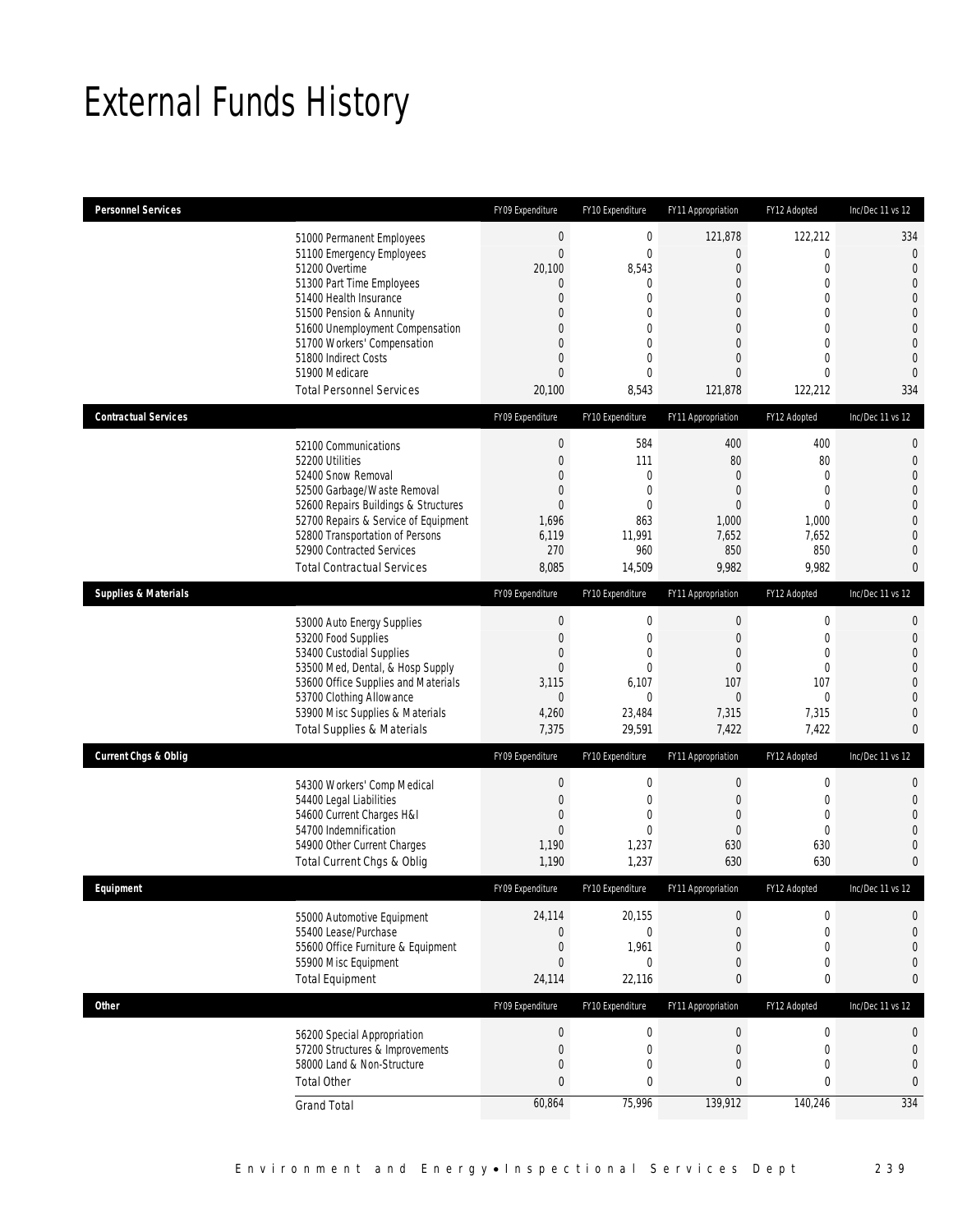## Program 1. Commissioner's Office

#### *William J. Good III, Commissioner Organization: 260100*

#### *Program Description*

The Commissioner's Office is responsible for overseeing daily Departmental Operations, including the development and implementation of an Automated Permitting and Inspection System (APIS). This system will provide for full online permitting and centralize the intake and scheduling of service requests and response to complaints. The permitting software solution will also be the framework for a permit management system involving all city agencies participating in the building permitting. This system will also enable ISD to share information among divisions by means of a centralized data management system. The Commissioner's Office coordinates all policy and planning functions, as well as focusing the Department's efforts to disseminate information in an understandable and timely manner. The Inspectional Services Department (ISD) is comprised of five regulatory divisions, namely, Building and Structures, Housing, Health, Environmental Services and Weights & Measures, whose aim is to protect and improve the quality of life for all City of Boston residents by effectively administering and enforcing regulations mandated by City and State governments.

| <b>Selected Service Indicators</b>  | Actual '09         | Actual '10         | Approp '11         | <b>Budget '12</b>  |
|-------------------------------------|--------------------|--------------------|--------------------|--------------------|
| Personnel Services<br>Non Personnel | 525.432<br>372.423 | 599.250<br>280.443 | 421.165<br>256.477 | 379.644<br>275,353 |
| Total                               | 897.855            | 879.693            | 677.642            | 654,997            |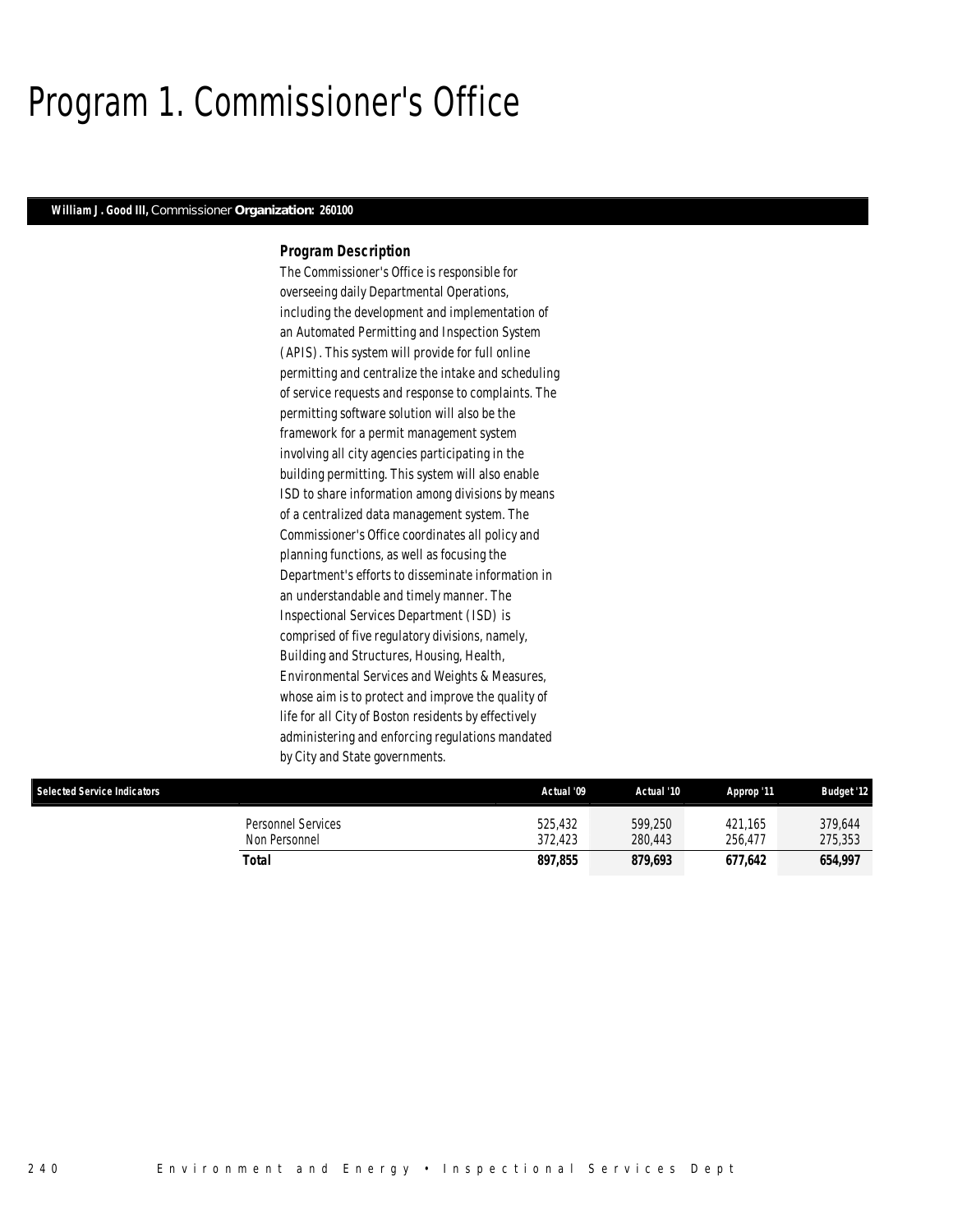## Program 2. Administration & Finance

#### *William J. Good III, Manager Organization: 260200*

#### *Program Description*

The Administration and Finance program provides direction and supervision for Human Resources, Budget Management, Information Technology, and Legal Services. Human Resources directs the administration of all employee services, payroll, and labor relations. Budget provides fiscal oversight for the responsible management of the departmental non-personnel operating budget, in addition to asset/fleet management. Information Technology is responsible for maintaining the department's local area network, web page materials and Microsoft exchange server. Legal works with departmental field inspection divisions in enforcing State Building, Housing and Sanitary Codes, in addition to addressing distressed properties and processing property liens.

- To hear Zoning Board of Appeal cases in a timely manner.
- To improve responsiveness to constituent requests.

| <b>Performance Measures</b> |                                                                                                                                                 | Actual '09             | Actual '10             | Projected '11          | Target '12             |
|-----------------------------|-------------------------------------------------------------------------------------------------------------------------------------------------|------------------------|------------------------|------------------------|------------------------|
|                             | % constituent non-emergency requests<br>responded to within 2 business days                                                                     | 100%                   | 100%                   | 80%                    | 100%                   |
|                             | % of ZBA Hearings scheduled between 60-90<br>days from receipt of completed application<br>Total constituent non-emergency requests<br>received | 100%                   | 92%                    | 87%                    | 90%                    |
|                             |                                                                                                                                                 | 6.885                  | 6.748                  | 5.859                  | 7,000                  |
| Selected Service Indicators |                                                                                                                                                 | Actual '09             | Actual '10             | Approp '11             | <b>Budget '12</b>      |
|                             | Personnel Services<br>Non Personnel                                                                                                             | 2.035.513<br>1,255,907 | 2.175.765<br>1.312.393 | 2.177.837<br>1.403.963 | 2.127.553<br>1,371,469 |
| <b>Total</b>                |                                                                                                                                                 | 3,291,420              | 3,488,158              | 3,581,800              | 3,499,022              |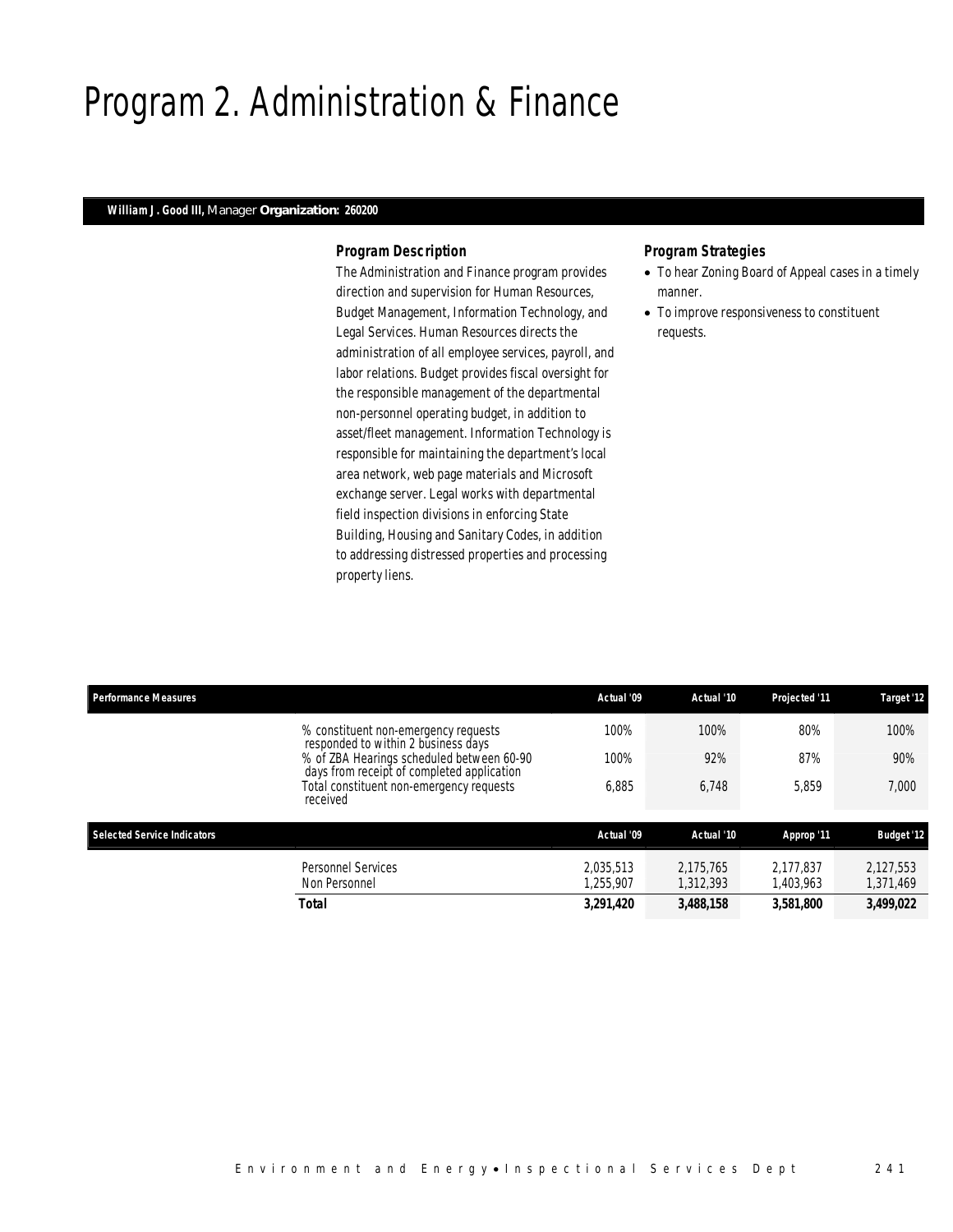## Program 3. Buildings & Structures

#### *Gary P. Moccia, Manager Organization: 260300*

#### *Program Description*

The Inspector of Buildings oversees all building permit application processing, plans and zoning reviews, field inspections, and the investigative and regulatory enforcement activities administered by the Department. The Buildings and Structures management staff is responsible for issuing building permits for repair and installation, certificates of occupancy, building licenses, and inspecting buildings for safety and compliance with the allowable uses and applicable laws and codes. The Plans and Zoning staff responds to all permit applications and reviews building plans for zoning compliance. Zoning Materials and Zoning Clinics are available at 1010 Massachusetts Avenue and neighborhood libraries to assist individuals and businesses. Building, Electrical and Mechanical inspectors inspect all construction or renovation work to ensure that proper safety standards are followed. Inspectors respond to all community complaints about non-permitted work and zoning violations, including the use of land and structures beyond the allowable use and occupancy.

- To ensure the safety of buildings by tracking their compliance with codes by means of scheduled inspections.
- To issue Certificates of Occupancy within 15 days of application.
- To process Buildings and Structures violations in an efficient manner.

| <b>Performance Measures</b> |                                                               | Actual '09 | Actual '10 | Projected '11 | Target '12        |
|-----------------------------|---------------------------------------------------------------|------------|------------|---------------|-------------------|
|                             | % of final Certificates of Occupancy issued<br>within 15 days | 95%        | 44%        | 52%           | 100%              |
|                             | Building & Structures violations written                      | 1.769      | 1,826      | 1.259         | 1,600             |
|                             | Building, Electrical, and Mechanical inspections<br>performed | 40,639     | 39,064     | 54,273        | 40,000            |
|                             | Building, Electrical, and Mechanical permits<br>issued        | 36,345     | 32,416     | 36,301        | 32,000            |
|                             | Certificates of Occupancy issued within 15 days               | 1.371      | 596        | 758           | 500               |
|                             | Certificates of Occupancy requested                           | 1.440      | 1,353      | 1,440         | 1,400             |
| Selected Service Indicators |                                                               | Actual '09 | Actual '10 | Approp '11    | <b>Budget '12</b> |
|                             | <b>Personnel Services</b>                                     | 4.738.211  | 4.677.506  | 4.839.633     | 4,873,962         |
|                             | Non Personnel                                                 | 408.065    | 286,018    | 329,808       | 266,632           |
|                             | <b>Total</b>                                                  | 5.146.276  | 4.963.524  | 5.169.441     | 5.140.594         |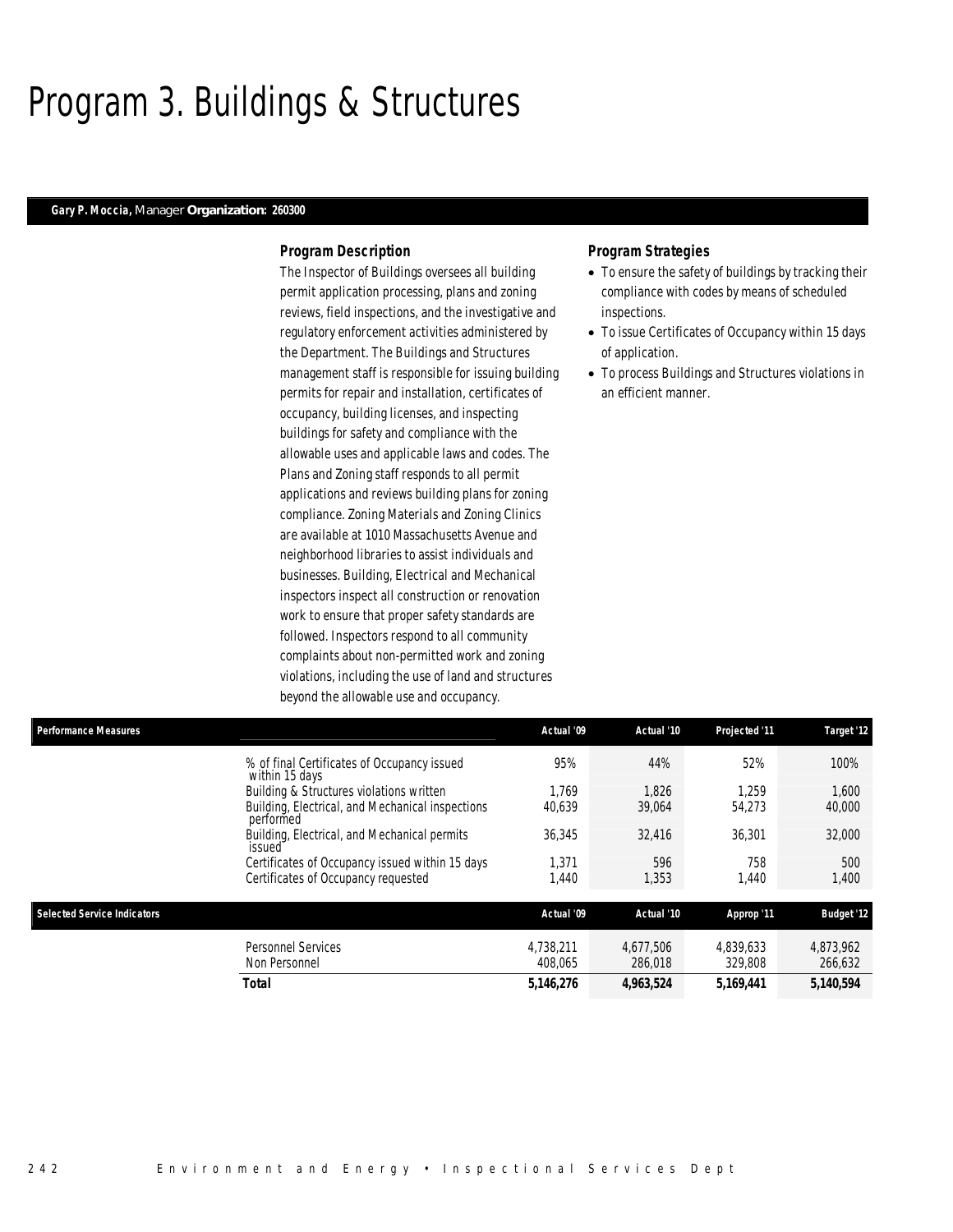### Program 4. Field Services

#### *William J. Good III, Manager Organization: 260400*

#### *Program Description*

The Field Services program consists of four divisions: Health, Housing, Environmental Services and Weights & Measures. The Health Division's role is to protect the public health by permitting and inspecting food establishments, restaurants, caterers, health clubs, massage practitioners, and recreational camps. The Housing Division's role is to ensure the availability of clean, safe living conditions as required by the State Sanitary Code. The Environmental Services Division is responsible for the abatement and prevention of rodent infestation, the implementation of the City's site cleanliness ordinance, the boarding and securing of abandoned properties, and the coordination of the vacant lot maintenance program. The Code Enforcement Police, within the Environmental Services program, is responsible for preserving the cleanliness and environmental safety of the City. The Weights and Measures Division is charged with protecting consumers by ensuring accuracy in retail establishment pricing and proper readings on gas pumps, taxi meters, scales and fuel truck meters.

- To conduct compliance inspections annually for auto body and repair shops.
- To direct the cleaning of all vacant lots deemed to pose public health concerns.
- To ensure that tenants are provided with rental units that comply with building and sanitary codes.
- To inspect all food establishments; swimming pools, massage and bath facilities; recreational camps for children; and funeral home establishments, on a routine and complaint basis.
- To respond to cleanliness and environmental safety complaints within 48 hours.
- To respond to housing "no heat" complaints within 24 hours.

| <b>Performance Measures</b>                                                                                                                                                                              | Actual '09                                 | Actual '10                               | Projected '11                              | Target '12                              |
|----------------------------------------------------------------------------------------------------------------------------------------------------------------------------------------------------------|--------------------------------------------|------------------------------------------|--------------------------------------------|-----------------------------------------|
| % of "no heat" complaints responded to within<br>24 hours                                                                                                                                                | 100%                                       | 100%                                     | 100%                                       | 100%                                    |
| % of code enforcement complaints responded to<br>within 48 hours                                                                                                                                         | 100%                                       | 100%                                     | 100%                                       | 100%                                    |
| Auto body and repair shops inspected                                                                                                                                                                     | 458                                        | 522                                      | 514                                        | 574                                     |
| Code enforcement complaints received                                                                                                                                                                     | 9,620                                      | 8,824                                    | 14.085                                     | 10,000                                  |
| Code enforcement complaints responded to<br>within 48 hours                                                                                                                                              | 9,620                                      | 8,824                                    | 14,085                                     | 10,000                                  |
| Code enforcement violations issued                                                                                                                                                                       |                                            | 53,989                                   | 49,282                                     | 30,000                                  |
| Housing "no heat" complaints<br>Rental inspection certificates issued by ISD<br>Rental inspections<br>Total number of vacant lots reported<br>Vacant lots cleaned by ISD<br>Vacant lots cleaned by owner | 1,262<br>1,745<br>1,884<br>157<br>37<br>23 | 873<br>1,249<br>1,573<br>191<br>56<br>43 | 1.043<br>1,352<br>1,551<br>129<br>38<br>24 | 900<br>1,500<br>1,800<br>75<br>20<br>20 |
| <b>Selected Service Indicators</b>                                                                                                                                                                       | Actual '09                                 | Actual '10                               | Approp '11                                 | <b>Budget '12</b>                       |
| <b>Personnel Services</b>                                                                                                                                                                                | 5,885,417                                  | 5,741,775                                | 5,789,428                                  | 6,188,383                               |
| Non Personnel                                                                                                                                                                                            | 561,717                                    | 540,310                                  | 533,133                                    | 442,576                                 |
| Total                                                                                                                                                                                                    | 6,447,134                                  | 6,282,085                                | 6,322,561                                  | 6,630,959                               |